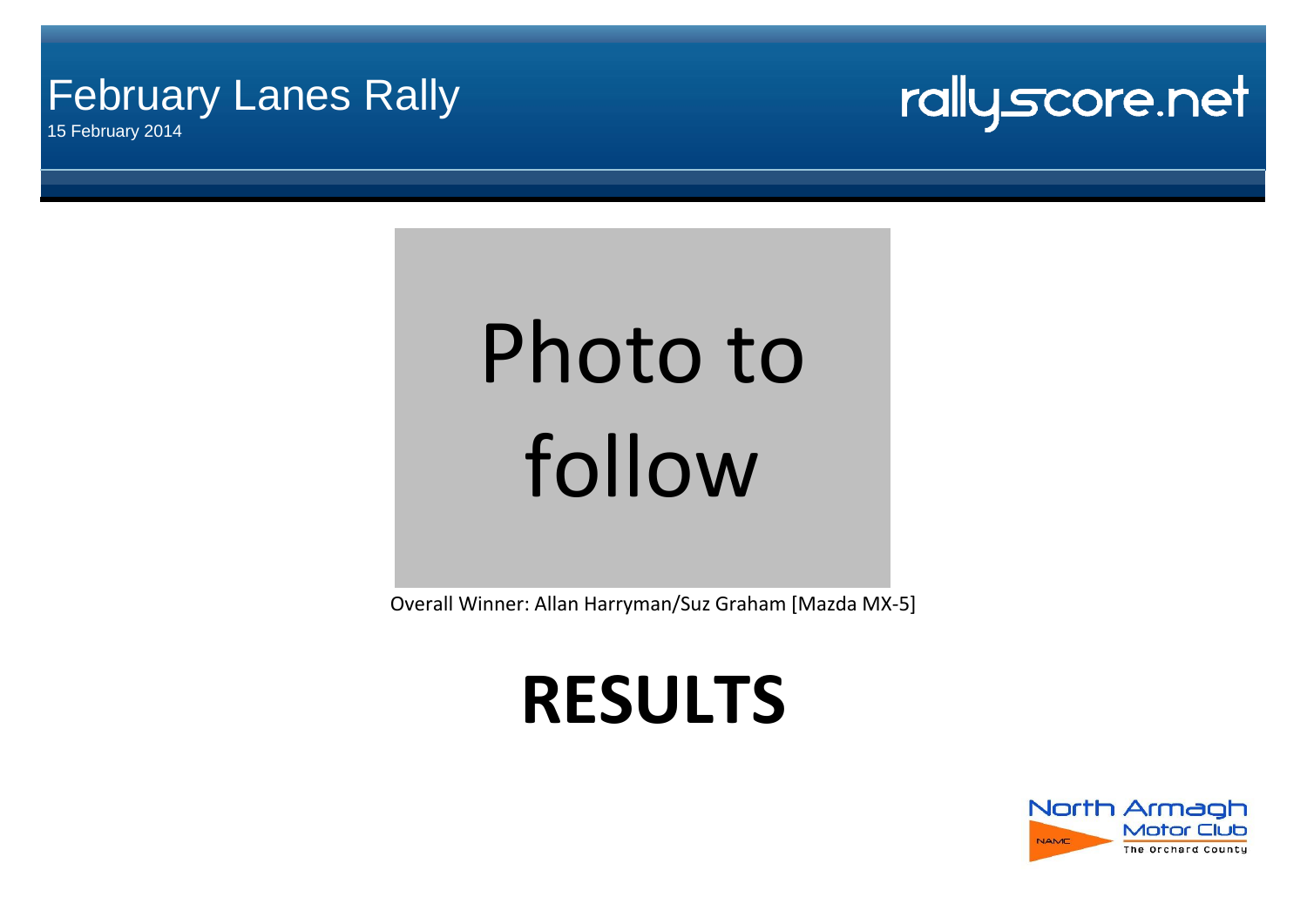| <b>Official Final Classification</b> |                |                          |                         |                         |                  |              |          |                |  |  |  |  |
|--------------------------------------|----------------|--------------------------|-------------------------|-------------------------|------------------|--------------|----------|----------------|--|--|--|--|
| Pos                                  |                | Num Driver               | Navigator               | Car                     | <b>Class</b>     | <b>Total</b> | Gap lead | Gap previous   |  |  |  |  |
| $\mathbf{1}$                         | $\overline{2}$ | Allan Harryman           | Suz Graham              | Mazda MX-5              | $\overline{2}$   | 1878         |          |                |  |  |  |  |
| $\overline{2}$                       | 8              | Mark Woodside            | <b>Andrew Blair</b>     | Mazda MX-5              | 4                | 1891         | 13       | 13             |  |  |  |  |
| 3                                    | 3              | Frank Lenehan            | Olwen Blair             | <b>Toyota Starlet</b>   | $\mathbf{1}$     | 1901         | 23       | 10             |  |  |  |  |
| $\overline{4}$                       | $\overline{7}$ | Simon Woodside           | Paul Woodside           | <b>Toyota Starlet</b>   | 3                | 1903         | 25       | $2^{\circ}$    |  |  |  |  |
| 5                                    | 5              | Raymond Mason            | <b>Matthew Mason</b>    | Nissan Micra            | $\mathbf{1}$     | 1927         | 49       | 24             |  |  |  |  |
| 6                                    | 10             | <b>Owen Murray</b>       | David Fegan             | <b>Toyota Starlet</b>   | 3                | 1934         | 56       | $\overline{7}$ |  |  |  |  |
| $\overline{7}$                       | 6              | Paul Williamson          | Conor Kennedy           | Mazda MX-5              | $\overline{2}$   | 1937         | 59       | 3              |  |  |  |  |
| 8                                    | $\mathbf{1}$   | Kevin Fitzgerald         | Thomas Bryne            | <b>Toyota Starlet</b>   | $\mathbf{1}$     | 1947         | 69       | 10             |  |  |  |  |
| 9                                    | 30             | Tim Woodside             | Gary Woodside           | Mazda MX-5              | 6                | 1971         | 93       | 24             |  |  |  |  |
| 10                                   | 47             | <b>Richard Morgan</b>    | Clarke Forsythe         | Mazda MX-5              | 6                | 1978         | 100      | $\overline{7}$ |  |  |  |  |
| 11                                   | 36             | Stephen Kearney          | Ryan Kearney            | Ford Fiesta             | 5                | 2002         | 124      | 24             |  |  |  |  |
| 12                                   | 26             | Fintan McGrady           | Cliodhna McGrady        | Mazda MX-5              | 6                | 2005         | 127      | $\overline{3}$ |  |  |  |  |
| 13                                   | 14             | Kyle Somerville          | Philip Somerville       | Rover 100               | 3                | 2025         | 147      | 20             |  |  |  |  |
| 14                                   | 33             | <b>Adrian Patterson</b>  | Neil Gordon             | Mazda MX-5              | 6                | 2031         | 153      | 6              |  |  |  |  |
| 15                                   | $\overline{4}$ | Robert Woodside Snr      | David Allen             | <b>Ford Escort</b>      | $\overline{2}$   | 2041         | 163      | 10             |  |  |  |  |
| 16                                   | 44             | Jim Brady                | Robin Ardill            | Nissan 350Z             | 6                | 2042         | 164      | $\mathbf{1}$   |  |  |  |  |
| 17                                   | 24             | Jonathan Henderson       | John Henderson          | Nissan Micra            | 5                | 2044         | 166      | $\overline{2}$ |  |  |  |  |
| 18                                   | 38             | <b>Stuart Annesley</b>   | <b>Charlie Pearse</b>   | Mazda MX-5              | 6                | 2052         | 174      | 8              |  |  |  |  |
| 19                                   | 9              | Norman Ferguson          | Mark King               | Peugeot 106             | 3                | 2060         | 182      | 8              |  |  |  |  |
| 20                                   | 45             | Damian Duffin            | Donard McCann           | Mazda MX-5              | 6                | 2080         | 202      | 20             |  |  |  |  |
| 21                                   | 37             | <b>Karl Neely</b>        | James McKeefry          | Mazda MX-5              | 6                | 2083         | 205      | 3              |  |  |  |  |
| 22                                   | 40             | <b>Peter Caldwell</b>    | <b>Chris Henning</b>    | Nissan Almera           | 5                | 2094         | 216      | 11             |  |  |  |  |
| 23                                   | 41             | Conor Bell               | <b>Terence Casement</b> | Mazda MX-5              | 6                | 2100         | 222      | 6              |  |  |  |  |
| 24                                   | 46             | <b>Brian Poots</b>       | <b>Kenneth Poots</b>    | <b>Vauxhall Corsa</b>   | 5                | 2102         | 224      | $\overline{2}$ |  |  |  |  |
| 25                                   | 11             | <b>Gilmore Magee</b>     | Mervyn Gregg            | Mazda MX-5              | 4                | 2109         | 231      | $\overline{7}$ |  |  |  |  |
| 26                                   | 15             | <b>Godfrey Donaldson</b> | Nina Donaldson          | Mazda MX-5              | $\overline{4}$   | 2114         | 236      | 5              |  |  |  |  |
| 27                                   | 29             | Malcolm McQueen          | Mike Adair              | Mazda MX-5              | 6                | 2152         | 274      | 38             |  |  |  |  |
| 28                                   | 35             | Davy Young               | Glynn McCombe           | Morris Mini             | 5                | 2162         | 284      | 10             |  |  |  |  |
| 29                                   | 48             | Robert Allingham         | Robin Allingham         | <b>BMW 325i Compact</b> | 6                | 2270         | 392      | 108            |  |  |  |  |
| 30                                   | 28             | Eoin Longworth           | Patrick O'Leary         | <b>Toyota Starlet</b>   | 5                | 2283         | 405      | 13             |  |  |  |  |
| 31                                   | 39             | David Bingham            | Adam Carson             | <b>Vauxhall Corsa</b>   | 5                | 2459         | 581      | 176            |  |  |  |  |
| 32                                   | 42             | Simon Bell               | Johnny Greeves          | Mazda MX-5              | $\boldsymbol{6}$ | 2954         | 1076     | 495            |  |  |  |  |
| 33                                   | 32             | Mark McCrea              | Sam Wylie               | <b>Renault Clio</b>     | 5                | 3027         | 1149     | 73             |  |  |  |  |
| 34                                   | 25             | <b>Martin McGrath</b>    | Alan 'Plum' Tyndall     | Toyota MR2              | 6                | 4007         | 2129     | 980            |  |  |  |  |
|                                      | 43             | David Aiken              | Willie Callaghan        | Mini Cooper S           | 5                | <b>DNF</b>   |          |                |  |  |  |  |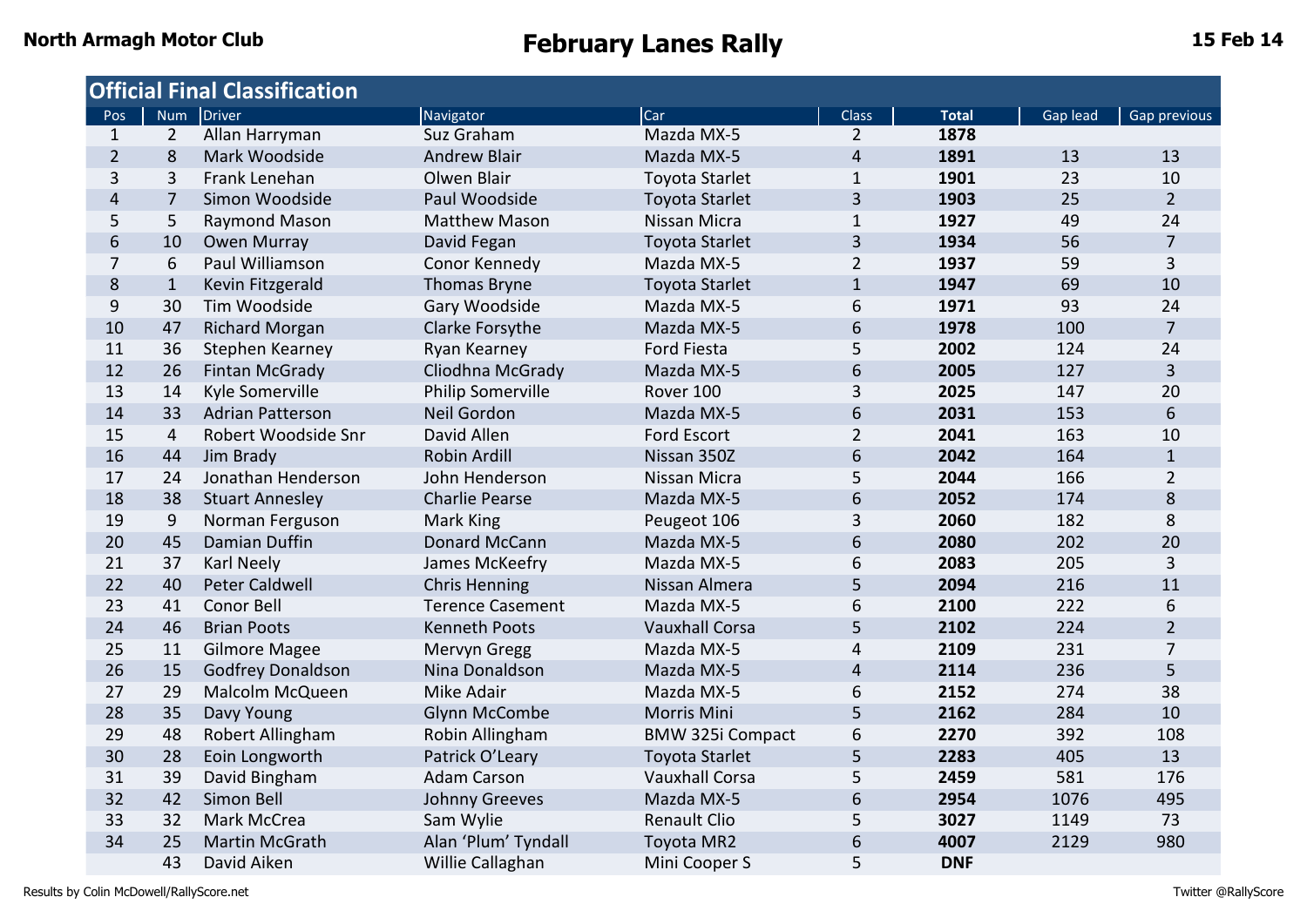|  | Class 1: Master and Experts combined, Front Wheel Drive. |                       |       |         |             |  |  | Class 5: Novices, Front Wheel Drive    |                        |       |         |             |  |  |  |  |
|--|----------------------------------------------------------|-----------------------|-------|---------|-------------|--|--|----------------------------------------|------------------------|-------|---------|-------------|--|--|--|--|
|  | Pos Num Driver/Navigator                                 | Car                   | Total | to lead | to previous |  |  | Pos Num Driver/Navigator               | Car                    | Total | to lead | to previous |  |  |  |  |
|  | Frank Lenehan/Olwen Blair                                | <b>Toyota Starlet</b> | 1901  |         |             |  |  | 36 Stephen Kearney/Ryan Kearney        | Ford Fiesta            | 2002  |         |             |  |  |  |  |
|  | Raymond Mason/Matthew Mason                              | Nissan Micra          | 1927  | 26      | 26          |  |  | 2 24 Jonathan Henderson/John Henderson | Nissan Micra           | 2044  | 42      | 42          |  |  |  |  |
|  | Kevin Fitzgerald/Thomas Bryne                            | <b>Toyota Starlet</b> | 1947  | 46      | 20          |  |  | 3 40 Peter Caldwell/Chris Henning      | Nissan Almera          | 2094  | 92      | 50          |  |  |  |  |
|  |                                                          |                       |       |         |             |  |  | AC Drian Doots Wonnath Doots           | <i>Maureball Carea</i> | 2102  | 100     |             |  |  |  |  |

|             | Class 2: Masters and Experts combined, Rear Wheel Drive |             |       |         |             | 5 35 Davy Young/Glynn McCombe       | Morris Mini           | 2162       | 160  | 60  |
|-------------|---------------------------------------------------------|-------------|-------|---------|-------------|-------------------------------------|-----------------------|------------|------|-----|
|             | Pos Num Driver/Navigator                                | Car         | Total | to lead | to previous | 6 28 Eoin Longworth/Patrick O'Leary | <b>Toyota Starlet</b> | 2283       | 281  | 121 |
|             | Allan Harryman/Suz Graham                               | Mazda MX-5  | 1878  |         |             | 7 39 David Bingham/Adam Carson      | Vauxhall Corsa        | 2459       | 457  | 176 |
| $2 \quad 6$ | Paul Williamson/Conor Kennedy                           | Mazda MX-5  | 1937  | 59      | 59          | 32 Mark McCrea/Sam Wylie            | Renault Clio          | 3027       | 1025 | 568 |
|             | Robert Woodside Snr/David Allen                         | Ford Escort | 2041  | 163     | 104         | 43 David Aiken/Willie Callaghan     | Mini Cooper S         | <b>DNF</b> |      |     |

|     | Class 3: Semi Experts, Front Wheel Drive |                       |            |         |             | 27 Mike Henderson/John Henderson       | Toyota Starlet      | <b>DNS</b>   |         |             |
|-----|------------------------------------------|-----------------------|------------|---------|-------------|----------------------------------------|---------------------|--------------|---------|-------------|
|     | Pos Num Driver/Navigator                 | Car                   | Total      | to lead | to previous | 31 Craig Bennett/Peter Bennett         | <b>Renault Clio</b> | <b>DNS</b>   |         |             |
|     | Simon Woodside/Paul Woodside             | <b>Toyota Starlet</b> | 1903       |         |             |                                        |                     |              |         |             |
|     | 2 10 Owen Murray/David Fegan             | <b>Toyota Starlet</b> | 1934       | 31      | 31          | Class 6: Novices, Rear Wheel Drive     |                     |              |         |             |
|     | 3 14 Kyle Somerville/Philip Somerville   | Rover 100             | 2025       | 122     | 91          | Num Driver/Navigator<br>Pos            | <b>Car</b>          | <b>Total</b> | to lead | to previous |
| 4 9 | Norman Ferguson/Mark King                | Peugeot 106           | 2060       | 157     | 35          | 30 Tim Woodside/Gary Woodside          | Mazda MX-5          | 1971         |         |             |
|     | 16 Eamon McCafferty/Paddy McCrudden      | Toyota Starlet        | <b>DNS</b> |         |             | Richard Morgan/Clarke Forsythe<br>2 47 | Mazda MX-5          | 1978         |         |             |

| Class 4: Semi Experts, Rear Wheel Drive    |                           |              |         |             | $\overline{4}$ | 33 Adrian Patterson/Neil Gordon   | Mazda MX-5  | 2031 | 60  | 26 |
|--------------------------------------------|---------------------------|--------------|---------|-------------|----------------|-----------------------------------|-------------|------|-----|----|
| Pos Num Driver/Navigator                   | Car                       | <b>Total</b> | to lead | to previous |                | 5 44 Jim Brady/Robin Ardill       | Nissan 350Z | 2042 | 71  | 11 |
| Mark Woodside/Andrew Blair<br>8            | Mazda MX-5                | 1891         |         |             | 6              | 38 Stuart Annesley/Charlie Pearse | Mazda MX-5  | 2052 | 81  | 10 |
| Gilmore Magee/Mervyn Gregg<br>$2 \quad 11$ | Mazda MX-5                | 2109         | 218     | 218         |                | 45 Damian Duffin/Donard McCann    | Mazda MX-5  | 2080 | 109 | 28 |
| 3 15 Godfrey Donaldson/Nina Donaldson      | Mazda MX-5                | 2114         | 223     | 5           | 8              | 37 Karl Neely/James McKeefry      | Mazda MX-5  | 2083 | 112 |    |
| 12 Conn Williamson/TBA                     | <b>BMW 2002 Tii</b>       | <b>DNS</b>   |         |             | 9              | 41 Conor Bell/Terence Casement    | Mazda MX-5  | 2100 | 129 | 17 |
| 13 Neil Fletcher/Laura Fletcher            | <b>Ford Escort Mexico</b> | <b>DNS</b>   |         |             |                | 10 29 Malcolm McQueen/Mike Adair  | Mazda MX-5  | 2152 | 181 | 52 |

|   | Class 5: Novices, Front Wheel Drive |                                      |                       |              |         |             |  |  |  |  |  |  |
|---|-------------------------------------|--------------------------------------|-----------------------|--------------|---------|-------------|--|--|--|--|--|--|
|   |                                     | Pos Num Driver/Navigator             | Car                   | <b>Total</b> | to lead | to previous |  |  |  |  |  |  |
| 1 |                                     | 36 Stephen Kearney/Ryan Kearney      | <b>Ford Fiesta</b>    | 2002         |         |             |  |  |  |  |  |  |
| 2 |                                     | 24 Jonathan Henderson/John Henderson | Nissan Micra          | 2044         | 42      | 42          |  |  |  |  |  |  |
| 3 |                                     | 40 Peter Caldwell/Chris Henning      | Nissan Almera         | 2094         | 92      | 50          |  |  |  |  |  |  |
| 4 |                                     | 46 Brian Poots/Kenneth Poots         | <b>Vauxhall Corsa</b> | 2102         | 100     | 8           |  |  |  |  |  |  |
| 5 |                                     | 35 Davy Young/Glynn McCombe          | Morris Mini           | 2162         | 160     | 60          |  |  |  |  |  |  |
| 6 |                                     | 28 Eoin Longworth/Patrick O'Leary    | Toyota Starlet        | 2283         | 281     | 121         |  |  |  |  |  |  |
| 7 |                                     | 39 David Bingham/Adam Carson         | <b>Vauxhall Corsa</b> | 2459         | 457     | 176         |  |  |  |  |  |  |
| 8 |                                     | 32 Mark McCrea/Sam Wylie             | Renault Clio          | 3027         | 1025    | 568         |  |  |  |  |  |  |
|   |                                     | 43 David Aiken/Willie Callaghan      | Mini Cooper S         | <b>DNF</b>   |         |             |  |  |  |  |  |  |
|   | 23                                  | Dougie Millar/Glenn Millar           | <b>VW Golf GTi</b>    | <b>DNS</b>   |         |             |  |  |  |  |  |  |
|   | 27                                  | Mike Henderson/John Henderson        | Toyota Starlet        | <b>DNS</b>   |         |             |  |  |  |  |  |  |
|   |                                     | 31 Craig Bennett/Peter Bennett       | <b>Renault Clio</b>   | <b>DNS</b>   |         |             |  |  |  |  |  |  |

| 10 Owen Murray/David Fegan                         | Toyota Starlet            | 1934       | 31      | 31          |                | Class 6: Novices, Rear Wheel Drive     |                  |              |                |                |
|----------------------------------------------------|---------------------------|------------|---------|-------------|----------------|----------------------------------------|------------------|--------------|----------------|----------------|
| 14 Kyle Somerville/Philip Somerville               | Rover 100                 | 2025       | 122     | 91          |                | Pos Num Driver/Navigator               | Car              | <b>Total</b> | to lead        | to previous    |
| 9 Norman Ferguson/Mark King                        | Peugeot 106               | 2060       | 157     | 35          |                | 30 Tim Woodside/Gary Woodside          | Mazda MX-5       | 1971         |                |                |
| 16 Eamon McCafferty/Paddy McCrudden Toyota Starlet |                           | <b>DNS</b> |         |             |                | 2 47 Richard Morgan/Clarke Forsythe    | Mazda MX-5       | 1978         | $\overline{7}$ | $\overline{7}$ |
|                                                    |                           |            |         |             | 3              | 26 Fintan McGrady/Cliodhna McGrady     | Mazda MX-5       | 2005         | 34             | 27             |
| 4: Semi Experts, Rear Wheel Drive                  |                           |            |         |             | 4              | 33 Adrian Patterson/Neil Gordon        | Mazda MX-5       | 2031         | 60             | 26             |
| <b>Jum</b> Driver/Navigator                        | Car                       | Total      | to lead | to previous | 5              | 44 Jim Brady/Robin Ardill              | Nissan 350Z      | 2042         | 71             | 11             |
| 8 Mark Woodside/Andrew Blair                       | Mazda MX-5                | 1891       |         |             |                | 6 38 Stuart Annesley/Charlie Pearse    | Mazda MX-5       | 2052         | 81             | 10             |
| 11 Gilmore Magee/Mervyn Gregg                      | Mazda MX-5                | 2109       | 218     | 218         | $\overline{7}$ | 45 Damian Duffin/Donard McCann         | Mazda MX-5       | 2080         | 109            | 28             |
| 15 Godfrey Donaldson/Nina Donaldson                | Mazda MX-5                | 2114       | 223     | 5           | 8              | 37 Karl Neely/James McKeefry           | Mazda MX-5       | 2083         | 112            | $\overline{3}$ |
| 12 Conn Williamson/TBA                             | <b>BMW 2002 Tii</b>       | <b>DNS</b> |         |             | 9              | 41 Conor Bell/Terence Casement         | Mazda MX-5       | 2100         | 129            | 17             |
| 13 Neil Fletcher/Laura Fletcher                    | <b>Ford Escort Mexico</b> | <b>DNS</b> |         |             |                | 10 29 Malcolm McQueen/Mike Adair       | Mazda MX-5       | 2152         | 181            | 52             |
|                                                    |                           |            |         |             |                | 11 48 Robert Allingham/Robin Allingham | BMW 325i Compact | 2270         | 299            | 118            |
|                                                    |                           |            |         |             | 12             | 42 Simon Bell/Johnny Greeves           | Mazda MX-5       | 2954         | 983            | 684            |
|                                                    |                           |            |         |             | 13             | 25 Martin McGrath/Alan 'Plum' Tyndall  | Toyota MR2       | 4007         | 2036           | 1053           |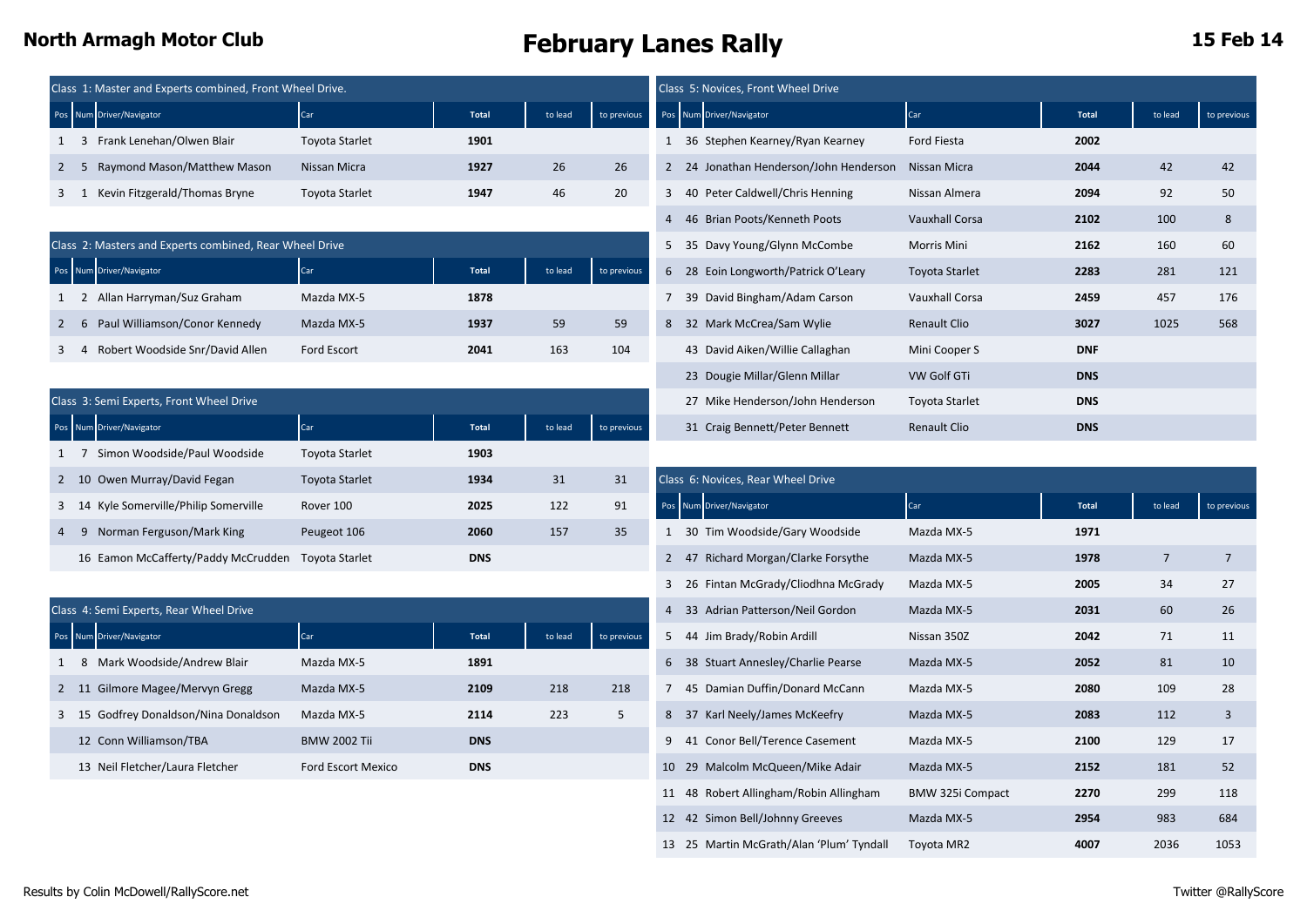|    |                                    |                       |                          | Time Card 1 |                    |            |              |               |            |          |                 |           |                |
|----|------------------------------------|-----------------------|--------------------------|-------------|--------------------|------------|--------------|---------------|------------|----------|-----------------|-----------|----------------|
|    |                                    |                       |                          | TC1         | Test 1             | Test 2     | Test 3       | Test 4        | Test 5     | Test 6   | TC <sub>2</sub> | Sub Total | Rank           |
|    |                                    |                       |                          |             | <b>Manor House</b> | The Garden | The Dunghill | The Hermitage | Davy's Dip | Fairways |                 |           |                |
| 2  | Allan Harryman/Suz Graham          | Mazda MX-5            | 2                        |             | 66                 | 104        | 74           | 39            | 59         | 104      |                 | 446       | $\overline{4}$ |
| 8  | Mark Woodside/Andrew Blair         | Mazda MX-5            | 4                        |             | 65                 | 92         | 74           | 38            | 60         | 104      |                 | 433       | $\overline{2}$ |
| 3  | Frank Lenehan/Olwen Blair          | <b>Toyota Starlet</b> | 1                        |             | 68                 | 95         | 74           | 39            | 61         | 126      |                 | 463       | 11             |
| 7  | Simon Woodside/Paul Woodside       | <b>Toyota Starlet</b> | 3                        |             | 67                 | 94         | 75           | 30 B          | 61         | 105      |                 | 432       | 1              |
| 5  | Raymond Mason/Matthew Mason        | Nissan Micra          | 1                        |             | 67                 | 104        | 81           | 39            | 62         | 105      |                 | 458       | 10             |
| 10 | Owen Murray/David Fegan            | <b>Toyota Starlet</b> | 3                        |             | 72                 | 103        | 61           | 42            | 62         | 104      |                 | 444       | $\overline{3}$ |
| 6  | Paul Williamson/Conor Kennedy      | Mazda MX-5            | $\overline{2}$           |             | 67                 | 96         | 77           | 39            | 60         | 111      |                 | 450       | 8              |
| 1  | Kevin Fitzgerald/Thomas Bryne      | <b>Toyota Starlet</b> | 1                        |             | 69                 | 96         | 85           | 39            | 61         | 103      |                 | 453       | $9\,$          |
| 30 | Tim Woodside/Gary Woodside         | Mazda MX-5            | 6                        |             | 68                 | 110        | 102          | 40            | 68         | 115      |                 | 503       | 21             |
| 47 | Richard Morgan/Clarke Forsythe     | Mazda MX-5            | 6                        |             | 96                 | 111        | 77           | 40            | 61         | 118      |                 | 503       | 21             |
| 36 | Stephen Kearney/Ryan Kearney       | <b>Ford Fiesta</b>    | 5                        |             | 73                 | 108        | 81           | 42            | 65         | 110      |                 | 479       | 13             |
| 26 | Fintan McGrady/Cliodhna McGrady    | Mazda MX-5            | 6                        |             | 72                 | 82         | 79           | 42            | 62         | 110      |                 | 447       | 5              |
| 14 | Kyle Somerville/Philip Somerville  | Rover 100             | 3                        |             | 73                 | 100        | 81           | 42            | 63         | 110      |                 | 469       | 12             |
| 33 | Adrian Patterson/Neil Gordon       | Mazda MX-5            | 6                        |             | 84                 | 119        | 81           | 44            | 62         | 108      |                 | 498       | 19             |
| 4  | Robert Woodside Snr/David Allen    | Ford Escort           | $\overline{\phantom{a}}$ |             | 67                 | 97         | 78           | 40            | 60         | 105      |                 | 447       | 5              |
| 44 | Jim Brady/Robin Ardill             | Nissan 350Z           | 6                        |             | 75                 | 107        | 85           | 45            | 61         | 134      |                 | 507       | 24             |
| 24 | Jonathan Henderson/John Henderson  | Nissan Micra          | 5                        |             | 72                 | 112        | 80           | 43            | 84 M       | 118      |                 | 509       | 26             |
| 38 | Stuart Annesley/Charlie Pearse     | Mazda MX-5            | 6                        |             | 71                 | 104        | 85           | 43            | 65         | 120      |                 | 488       | 16             |
| 9  | Norman Ferguson/Mark King          | Peugeot 106           | 3                        |             | 72                 | 92         | 78           | 44            | 60         | 102      |                 | 448       | 7 <sup>7</sup> |
| 45 | Damian Duffin/Donard McCann        | Mazda MX-5            | 6                        |             | 78                 | 117        | 79           | 43            | 63         | 137      |                 | 517       | 28             |
| 37 | Karl Neely/James McKeefry          | Mazda MX-5            | 6                        |             | 77                 | 135        | 82           | 45            | 67         | 118      |                 | 524       | 31             |
| 40 | Peter Caldwell/Chris Henning       | Nissan Almera         | 5                        |             | 72                 | 126        | 81           | 47            | 66         | 131      |                 | 523       | 30             |
| 41 | Conor Bell/Terence Casement        | Mazda MX-5            | 6                        |             | 73                 | 115        | 86           | 50            | 64         | 119      |                 | 507       | 24             |
| 46 | Brian Poots/Kenneth Poots          | <b>Vauxhall Corsa</b> | 5                        |             | 77                 | 113        | 85           | 46            | 68         | 112      |                 | 501       | 20             |
| 11 | Gilmore Magee/Mervyn Gregg         | Mazda MX-5            | 4                        |             | 73                 | 110        | 120 M        | 44            | 68         | 111      |                 | 526       | 32             |
| 15 | Godfrey Donaldson/Nina Donaldson   | Mazda MX-5            | 4                        |             | 73                 | 110        | 82           | 43            | 66         | 110      |                 | 484       | 14             |
| 29 | Malcolm McQueen/Mike Adair         | Mazda MX-5            | 6                        |             | 80                 | 110        | 86           | 46            | 69         | 125      |                 | 516       | 27             |
| 35 | Davy Young/Glynn McCombe           | Morris Mini           | 5                        |             | 79                 | 115        | 85           | 45            | 70         | 110      |                 | 504       | 23             |
| 48 | Robert Allingham/Robin Allingham   | BMW 325i Compact      | 6                        |             | 84                 | 132        | 120 M        | 45            | 73         | 144 M    |                 | 598       | 34             |
| 28 | Eoin Longworth/Patrick O'Leary     | <b>Toyota Starlet</b> | 5                        |             | 85                 | 123        | 82           | 49            | 84 M       | 127      |                 | 550       | 33             |
| 39 | David Bingham/Adam Carson          | <b>Vauxhall Corsa</b> | 5                        |             | 95                 | 135        | 95           | 56            | 82         | 139      |                 | 602       | 35             |
| 42 | Simon Bell/Johnny Greeves          | Mazda MX-5            | 6                        |             | 73                 | 104        | 80           | 43            | 65         | 124      |                 | 489       | 17             |
| 32 | Mark McCrea/Sam Wylie              | Renault Clio          | 5                        |             | 73                 | 138        | 88           | 44            | 65         | 110      |                 | 518       | 29             |
| 25 | Martin McGrath/Alan 'Plum' Tyndall | Toyota MR2            | 6                        |             | 83                 | 72B        | 89           | 43            | 70         | 130      |                 | 487       | 15             |
| 43 | David Aiken/Willie Callaghan       | Mini Cooper S         | 5                        |             | 70                 | 109        | 81           | 47            | 65         | 124      |                 | 496       | 18             |

Key: B Bogey M Max N No time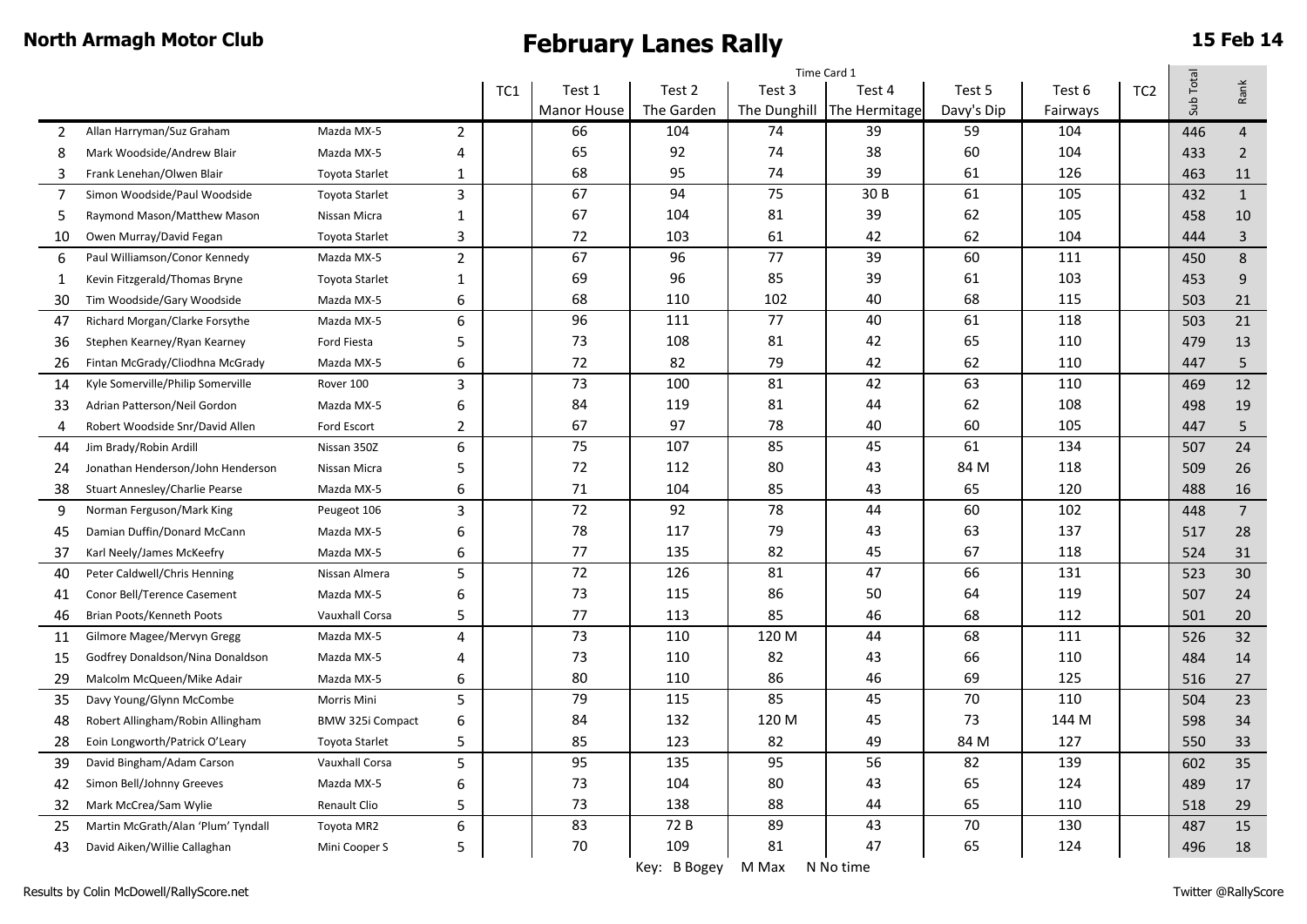|                |                                       | Time Card 2        |            |              |               |            |          |                 |           |                |                         |                |
|----------------|---------------------------------------|--------------------|------------|--------------|---------------|------------|----------|-----------------|-----------|----------------|-------------------------|----------------|
|                |                                       | Test 7             | Test 8     | Test 9       | Test 10       | Test 11    | Test 12  | TC <sub>3</sub> | Sub Total | Rank           | Running<br><b>Total</b> | Rank           |
|                |                                       | <b>Manor House</b> | The Garden | The Dunghill | The Hermitage | Davy's Dip | Fairways |                 |           |                |                         |                |
| 2              | Allan Harryman/Suz Graham             | 64                 | 96         | 73           | 39            | 60         | 105      |                 | 437       | $\overline{2}$ | 883                     | 2 <sup>7</sup> |
| 8              | Mark Woodside/Andrew Blair            | 70                 | 93         | 76           | 37            | 59         | 104      |                 | 439       | 3              | 872                     | $\mathbf{1}$   |
| 3              | Frank Lenehan/Olwen Blair             | 67                 | 92         | 73           | 39            | 61         | 102      |                 | 434       | $1\,$          | 897                     | 5              |
| $\overline{7}$ | Simon Woodside/Paul Woodside          | 65                 | 92         | 74           | 60 M          | 62         | 103      |                 | 456       | 12             | 888                     | $\overline{3}$ |
| 5              | Raymond Mason/Matthew Mason           | 66                 | 93         | 83           | 40            | 61         | 103      |                 | 446       | 5              | 904                     | $\overline{7}$ |
| 10             | Owen Murray/David Fegan               | 69                 | 100        | 78           | 39            | 63         | 104      |                 | 453       | 11             | 897                     | 5              |
| 6              | Paul Williamson/Conor Kennedy         | $70\,$             | 93         | 77           | 38            | 61         | 107      |                 | 446       | 5              | 896                     | $\overline{4}$ |
| 1              | Kevin Fitzgerald/Thomas Bryne         | 69                 | 101        | 74           | 38            | 62         | 107      |                 | 451       | 9              | 904                     | $\overline{7}$ |
| 30             | Tim Woodside/Gary Woodside            | 67                 | 96         | 73           | 37            | 59         | 114      |                 | 446       | 5              | 949                     | 17             |
| 47             | Richard Morgan/Clarke Forsythe        | 64                 | 94         | 73           | 39            | 60         | 114      |                 | 444       | $\overline{4}$ | 947                     | 15             |
| 36             | Stephen Kearney/Ryan Kearney          | 71                 | 105        | 76           | 39            | 65         | 106      |                 | 462       | 14             | 941                     | 10             |
| 26             | Fintan McGrady/Cliodhna McGrady       | 67                 | 112        | 78           | 43            | 65         | 111      |                 | 476       | 19             | 923                     | 9 <sup>°</sup> |
| 14             | Kyle Somerville/Philip Somerville     | 71                 | 106        | 79           | 41            | 64         | 111      |                 | 472       | 17             | 941                     | 10             |
| 33             | Adrian Patterson/Neil Gordon          | 67                 | 98         | 75           | 39            | 61         | 107      |                 | 447       | 8              | 945                     | 14             |
| 4              | Robert Woodside Snr/David Allen       | 120 M              | 94         | 75           | 40            | 60         | 106      |                 | 495       | 24             | 942                     | 13             |
| 44             | Jim Brady/Robin Ardill                | 70                 | 107        | 78           | 43            | 59         | 113      |                 | 470       | 16             | 977                     | 20             |
| 24             | Jonathan Henderson/John Henderson     | 71                 | 99         | 85           | 41            | 64         | 109      |                 | 469       | 15             | 978                     | 21             |
| 38             | <b>Stuart Annesley/Charlie Pearse</b> | 91                 | 106        | 72           | 41            | 62         | 111      |                 | 483       | 22             | 971                     | 19             |
| 9              | Norman Ferguson/Mark King             | 120 M              | 91         | 81           | 39            | 69         | 100      |                 | 500       | 26             | 948                     | 16             |
| 45             | Damian Duffin/Donard McCann           | 76                 | 109        | 79           | 41            | 62         | 112      |                 | 479       | 20             | 996                     | 25             |
| 37             | Karl Neely/James McKeefry             | 70                 | 105        | 83           | 42            | 67         | 144 M    |                 | 511       | 31             | 1035                    | 31             |
| 40             | Peter Caldwell/Chris Henning          | 75                 | 106        | 83           | 41            | 68         | 107      |                 | 480       | 21             | 1003                    | 28             |
| 41             | Conor Bell/Terence Casement           | 66                 | 95         | 77           | 41            | 72         | 105      |                 | 456       | 12             | 963                     | 18             |
| 46             | Brian Poots/Kenneth Poots             | 72                 | 115        | 80           | 45            | 70         | 110      |                 | 492       | 23             | 993                     | 22             |
| 11             | Gilmore Magee/Mervyn Gregg            | $\overline{72}$    | 99         | 82           | 43            | 65         | 111      |                 | 472       | 17             | 998                     | 26             |
| 15             | Godfrey Donaldson/Nina Donaldson      | 72                 | 114        | 91           | 44            | 67         | 121      |                 | 509       | 30             | 993                     | 22             |
| 29             | Malcolm McQueen/Mike Adair            | 86                 | 119        | 80           | 43            | 71         | 117      |                 | 516       | 32             | 1032                    | 30             |
| 35             | Davy Young/Glynn McCombe              | 77                 | 117        | 79           | 42            | 68         | 115      |                 | 498       | 25             | 1002                    | 27             |
| 48             | Robert Allingham/Robin Allingham      | 74                 | 113        | 84           | 44            | 68         | 121      |                 | 504       | 27             | 1102                    | 33             |
| 28             | Eoin Longworth/Patrick O'Leary        | 82                 | 118        | 88           | 48            | 75         | 118      |                 | 529       | 33             | 1079                    | 32             |
| 39             | David Bingham/Adam Carson             | 86                 | 130        | 95           | 53            | 80         | 136      |                 | 580       | 34             | 1182                    | 34             |
| 42             | Simon Bell/Johnny Greeves             | 67                 | 95         | 75           | 40            | 64         | 111      |                 | 452       | 10             | 941                     | 10             |
| 32             | Mark McCrea/Sam Wylie                 | 73                 | 101        | 76           | 41            | 71         | 144 M    |                 | 506       | 28             | 1024                    | 29             |
| 25             | Martin McGrath/Alan 'Plum' Tyndall    | 73                 | 117        | 81           | 43            | 67         | 127      |                 | 508       | 29             | 995                     | 24             |
| 43             | David Aiken/Willie Callaghan          | 300 N              | 300N       | 300 N        | 300 N         | 300N       | 300 N    | 1800            | 3600      | 35             | 4096                    | 35             |

Key: B Bogey M Max N No time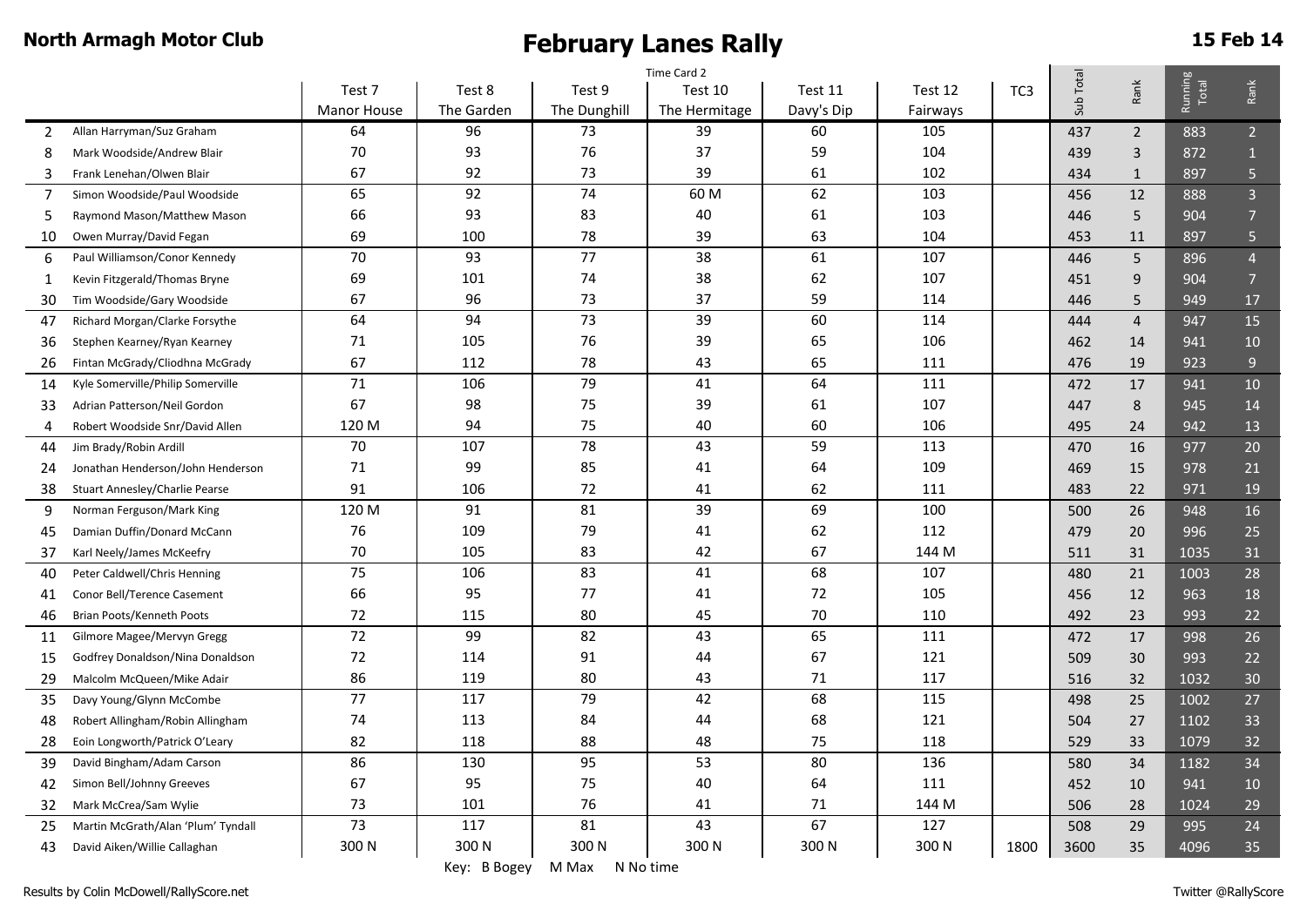|                                             | Time Card 3 |               |              |         |                          |               |          |             |     |           |                 |                  |                 |
|---------------------------------------------|-------------|---------------|--------------|---------|--------------------------|---------------|----------|-------------|-----|-----------|-----------------|------------------|-----------------|
|                                             | Test 13     | Test 14       | Test 15      | Test 16 | Test 17                  | Test 18       | Test 19  | Test 20     | TC4 | Sub Total | Rank            | Running<br>Total | Rank            |
|                                             | Moneypenny  | Castle Dillon | The Byre     |         | Mullaghbane   Moneypenny | Castle Dillon | The Byre | Mullaghbane |     |           |                 |                  |                 |
| Allan Harryman/Suz Graham<br>2              | 94          | 64            | 36           | 97      | 93                       | 59            | 34       | 99          |     | 576       | 3               | 1459             | $\overline{2}$  |
| 8<br>Mark Woodside/Andrew Blair             | 102         | 61            | 37           | 104     | 92                       | 58            | 35       | 97          |     | 586       | $9\,$           | 1458             |                 |
| 3<br>Frank Lenehan/Olwen Blair              | 95          | 60            | 34           | 99      | 91                       | 58            | 34       | 96          |     | 567       | $\mathbf{1}$    | 1464             | $\overline{4}$  |
| 7<br>Simon Woodside/Paul Woodside           | 98          | 61            | 35           | 102     | 94                       | 57            | 33       | 95          |     | 575       | $\overline{2}$  | 1463             | $\overline{3}$  |
| 5<br>Raymond Mason/Matthew Mason            | 100         | 60            | 35           | 105     | 92                       | 62            | 33       | 98          |     | 585       | $\,8\,$         | 1489             | 6               |
| Owen Murray/David Fegan<br>10               | 106         | 63            | 36           | 105     | 95                       | 60            | 35       | 84 B        |     | 584       | 6               | 1481             | $\overline{5}$  |
| Paul Williamson/Conor Kennedy<br>6          | 99          | 65            | 36           | 101     | 94                       | 62            | 35       | 101         |     | 593       | 13              | 1489             | $6\overline{6}$ |
| Kevin Fitzgerald/Thomas Bryne<br>1          | 96          | 63            | 36           | 99      | 98                       | 67            | 36       | 99          |     | 594       | 15              | 1498             | 8               |
| Tim Woodside/Gary Woodside<br>30            | 95          | 60            | 35           | 101     | 89                       | 59            | 41       | 97          |     | 577       | $\overline{4}$  | 1526             | 10              |
| Richard Morgan/Clarke Forsythe<br>47        | 95          | 59            | 40           | 102     | 92                       | 58            | 34       | 99          |     | 579       | $5\phantom{.0}$ | 1526             | 10              |
| Stephen Kearney/Ryan Kearney<br>36          | 101         | 63            | 36           | 103     | 96                       | 59            | 35       | 99          |     | 592       | 10              | 1533             | 12              |
| Fintan McGrady/Cliodhna McGrady<br>26       | 97          | 62            | 37           | 98      | 97                       | 61            | 35       | 97          |     | 584       | 6               | 1507             | 9               |
| Kyle Somerville/Philip Somerville<br>14     | 108         | 65            | 38           | 107     | 99                       | 60            | 37       | 102         |     | 616       | 21              | 1557             | 16              |
| Adrian Patterson/Neil Gordon<br>33          | 101         | 61            | 35           | 107     | 94                       | 59            | 36       | 99          |     | 592       | 10              | 1537             | 14              |
| Robert Woodside Snr/David Allen<br>4        | 99          | 63            | 37           | 102     | 95                       | 60            | 36       | 100         |     | 592       | 10              | 1534             | 13              |
| Jim Brady/Robin Ardill<br>44                | 104         | 63            | 36           | 104     | 94                       | 60            | 36       | 99          |     | 596       | 16              | 1573             | 18              |
| Jonathan Henderson/John Henderson<br>24     | 96          | 63            | 36           | 104     | 96                       | 61            | 34       | 103         |     | 593       | 13              | 1571             | 17              |
| 38<br><b>Stuart Annesley/Charlie Pearse</b> | 104         | 69            | 37           | 104     | 98                       | 61            | 36       | 99          |     | 608       | 18              | 1579             | 19              |
| 9<br>Norman Ferguson/Mark King              | 104         | 68            | 35           | 112     | 91                       | 59            | 34       | 105         |     | 608       | 18              | 1556             | 15              |
| Damian Duffin/Donard McCann<br>45           | 104         | 64            | 38           | 115     | 100                      | 63            | 36       | 102         |     | 622       | 24              | 1618             | 23              |
| Karl Neely/James McKeefry<br>37             | 66 B        | 67            | 37           | 107     | 101                      | 68            | 36       | 114         |     | 596       | 16              | 1631             | 24              |
| 40<br>Peter Caldwell/Chris Henning          | 107         | 62            | 38           | 101     | 95                       | 66            | 34       | 111         |     | 614       | 20              | 1617             | 22              |
| Conor Bell/Terence Casement<br>41           | 97          | 69            | 35           | 106     | 102                      | 61            | 35       | 168 M       |     | 673       | 29              | 1636             | 26              |
| Brian Poots/Kenneth Poots<br>46             | 99          | 64            | 38           | 105     | 98                       | 61            | 36       | 115         |     | 616       | 21              | 1609             | 20              |
| Gilmore Magee/Mervyn Gregg<br>11            | 100         | 73            | 38           | 106     | 96                       | 64            | 37       | 103         |     | 617       | 23              | 1615             | 21              |
| Godfrey Donaldson/Nina Donaldson<br>15      | 106         | 72            | 33           | 122     | 99                       | 64            | 37       | 109         |     | 642       | 26              | 1635             | 25              |
| 29<br>Malcolm McQueen/Mike Adair            | 103         | 67            | 38           | 111     | 102                      | 64            | 38       | 105         |     | 628       | 25              | 1660             | 27              |
| 35<br>Davy Young/Glynn McCombe              | 132 M       | 67            | 39           | 113     | 105                      | 63            | 42       | 111         |     | 672       | 28              | 1674             | 28              |
| Robert Allingham/Robin Allingham<br>48      | 121         | 67            | 40           | 118     | 105                      | 64            | 42       | 110         |     | 667       | 27              | 1769             | 30              |
| 28<br>Eoin Longworth/Patrick O'Leary        | 110         | 72            | 43           | 117     | 111                      | 69            | 40       | 114         |     | 676       | 30              | 1755             | 29              |
| David Bingham/Adam Carson<br>39             | 132 M       | 82            | 43           | 128     | 123                      | 67            | 42       | 118         |     | 735       | 31              | 1917             | 31              |
| Simon Bell/Johnny Greeves<br>42             | 100         | 62            | 35           | 106     | 300 N                    | 300N          | 333 N    | 300 N       |     | 1536      | 33              | 2477             | 32              |
| 32<br>Mark McCrea/Sam Wylie                 | 300N        | 300 N         | 333N         | 300 N   | 101                      | 59            | 37       | 101         |     | 1531      | 32              | 2555             | 33              |
| Martin McGrath/Alan 'Plum' Tyndall<br>25    | 300 N       | 300 N         | 333N         | 300 N   | 300 N                    | 300N          | 333N     | 300 N       |     | 2466      | 35              | 3461             | 34              |
| David Aiken/Willie Callaghan<br>43          | 109         | 64            | 39           | 115     | 107                      | 63            | 37       | 107         |     | 1800 2441 | 34              | 6537             | 35              |
|                                             |             |               | Key: B Bogey | M Max   | N No time                |               |          |             |     |           |                 |                  |                 |

Results by Colin McDowell/RallyScore.net Twitter @RallyScore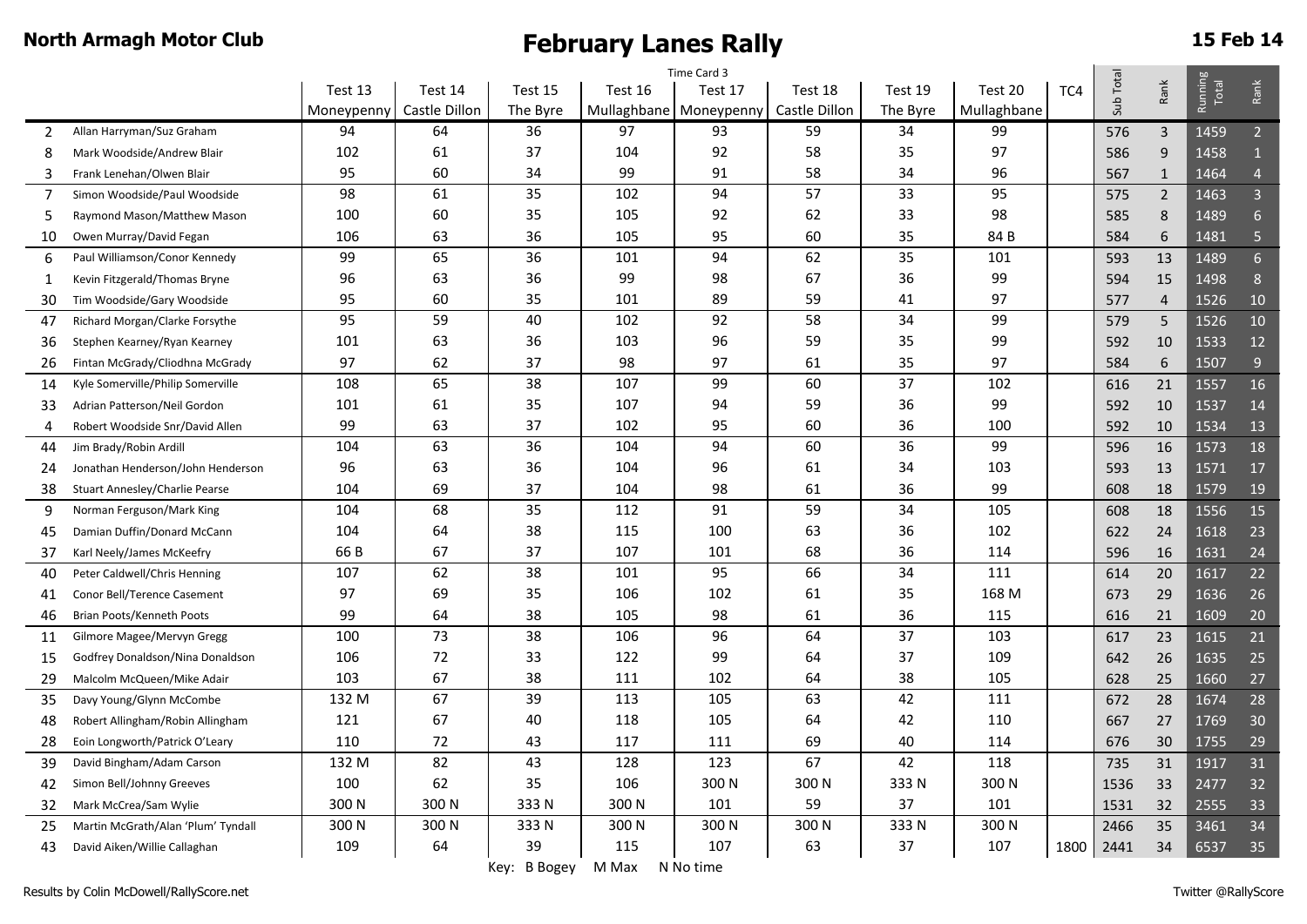| Time Card 4    |                                    |      |                    |            |              |               |                 |          |                 |        |           |                |              |                         |                |
|----------------|------------------------------------|------|--------------------|------------|--------------|---------------|-----------------|----------|-----------------|--------|-----------|----------------|--------------|-------------------------|----------------|
|                |                                    | TC5  | Test 21            | Test 22    | Test 23      | Test 24       | Test 25         | Test 26  | TC <sub>6</sub> | Finish | Sub Total | Rank           | <b>Total</b> | Class<br>Rank           | Oall Rank      |
|                |                                    |      | <b>Manor House</b> | The Garden | The Dunghill | The Hermitage | Davy's Dip      | Fairways |                 |        |           |                |              |                         |                |
| $\overline{2}$ | Allan Harryman/Suz Graham          |      | 65                 | 98         | 73           | 38            | 42 B            | 103      |                 |        | 419       | $\mathbf{1}$   | 1878         | 1                       | $\mathbf{1}$   |
| 8              | Mark Woodside/Andrew Blair         |      | 65                 | 95         | 72           | 37            | 60              | 104      |                 |        | 433       | $\overline{2}$ | 1891         | $\mathbf{1}$            | $\overline{a}$ |
| 3              | Frank Lenehan/Olwen Blair          |      | 66                 | 94         | 74           | 39            | 62              | 102      |                 |        | 437       | 3              | 1901         | 1                       | $\mathbf{3}$   |
| 7              | Simon Woodside/Paul Woodside       |      | 66                 | 95         | 74           | 39            | 63              | 103      |                 |        | 440       | 5              | 1903         | $\mathbf{1}$            | $\overline{4}$ |
| 5              | Raymond Mason/Matthew Mason        |      | 66                 | 97         | 74           | 39            | 59              | 103      |                 |        | 438       | $\overline{4}$ | 1927         | $\overline{\mathbf{c}}$ | 5              |
| 10             | Owen Murray/David Fegan            |      | 70                 | 96         | 76           | 39            | 64              | 108      |                 |        | 453       | 11             | 1934         | $\overline{2}$          | 6              |
| 6              | Paul Williamson/Conor Kennedy      |      | 67                 | 96         | 79           | 38            | 63              | 105      |                 |        | 448       | $\overline{7}$ | 1937         | $\overline{a}$          | $\overline{7}$ |
| 1              | Kevin Fitzgerald/Thomas Bryne      |      | 69                 | 97         | 78           | 39            | 62              | 104      |                 |        | 449       | 8              | 1947         | $\overline{3}$          | $\,8\,$        |
| 30             | Tim Woodside/Gary Woodside         |      | 66                 | 99         | 74           | 39            | 61              | 106      |                 |        | 445       | 6              | 1971         | $\mathbf{1}$            | 9              |
| 47             | Richard Morgan/Clarke Forsythe     |      | 69                 | 97         | 77           | 39            | 63              | 107      |                 |        | 452       | $9$            | 1978         | $\overline{a}$          | $\overline{9}$ |
| 36             | Stephen Kearney/Ryan Kearney       |      | 71                 | 111        | 75           | 44            | 63              | 105      |                 |        | 469       | 15             | 2002         | $\mathbf{1}$            | 11             |
| 26             | Fintan McGrady/Cliodhna McGrady    |      | 68                 | 144 M      | 74           | 39            | 62              | 111      |                 |        | 498       | 28             | 2005         | 3                       | 12             |
| 14             | Kyle Somerville/Philip Somerville  |      | 74                 | 104        | 79           | 40            | 63              | 108      |                 |        | 468       | 14             | 2025         | $\overline{3}$          | 13             |
| 33             | Adrian Patterson/Neil Gordon       |      | 97                 | 106        | 77           | 40            | 65              | 109      |                 |        | 494       | 26             | 2031         | $\overline{4}$          | 14             |
| 4              | Robert Woodside Snr/David Allen    |      | 66                 | 97         | 77           | 39            | 84 M            | 144 M    |                 |        | 507       | 31             | 2041         | 3                       | 15             |
| 44             | Jim Brady/Robin Ardill             |      | 68                 | 104        | 79           | 41            | 61              | 116      |                 |        | 469       | 15             | 2042         | 5                       | 16             |
| 24             | Jonathan Henderson/John Henderson  |      | 73                 | 105        | 79           | 42            | 65              | 109      |                 |        | 473       | 18             | 2044         | $\overline{2}$          | 17             |
| 38             | Stuart Annesley/Charlie Pearse     |      | 68                 | 104        | 79           | 42            | 66              | 114      |                 |        | 473       | 18             | 2052         | $6\phantom{a}$          | 18             |
| 9              | Norman Ferguson/Mark King          |      | 120 M              | 103        | 79           | 39            | 61              | 102      |                 |        | 504       | 30             | 2060         | $\overline{4}$          | 19             |
| 45             | Damian Duffin/Donard McCann        |      | 69                 | 102        | 75           | 43            | 63              | 110      |                 |        | 462       | 12             | 2080         | $\overline{7}$          | 20             |
| 37             | Karl Neely/James McKeefry          |      | 72                 | 72 B       | 80           | 41            | 66              | 121      |                 |        | 452       | 9              | 2083         | 8                       | 21             |
| 40             | Peter Caldwell/Chris Henning       |      | 69                 | 105        | 76           | 44            | 64              | 119      |                 |        | 477       | 20             | 2094         | $\overline{3}$          | 22             |
| 41             | Conor Bell/Terence Casement        |      | 70                 | 100        | 77           | 41            | 65              | 111      |                 |        | 464       | 13             | 2100         | 9                       | 23             |
| 46             | Brian Poots/Kenneth Poots          |      | 76                 | 117        | 80           | 43            | 69              | 108      |                 |        | 493       | 25             | 2102         | $\overline{A}$          | 24             |
| 11             | Gilmore Magee/Mervyn Gregg         |      | 76                 | 104        | 88           | 46            | 69              | 111      |                 |        | 494       | 26             | 2109         | $\overline{2}$          | 25             |
| 15             | Godfrey Donaldson/Nina Donaldson   |      | 74                 | 104        | 79           | 43            | 67              | 112      |                 |        | 479       | 22             | 2114         | $\overline{3}$          | 26             |
| 29             | Malcolm McQueen/Mike Adair         |      | 77                 | 108        | 82           | 43            | 68              | 114      |                 |        | 492       | 24             | 2152         | 10                      | 27             |
| 35             | Davy Young/Glynn McCombe           |      | 74                 | 108        | 81           | 43            | 69              | 113      |                 |        | 488       | 23             | 2162         | 5                       | 28             |
| 48             | Robert Allingham/Robin Allingham   |      | 75                 | 116        | 80           | 43            | 66              | 121      |                 |        | 501       | 29             | 2270         | 11                      | 29             |
| 28             | Eoin Longworth/Patrick O'Leary     |      | 82                 | 114        | 88           | 47            | 75              | 122      |                 |        | 528       | 32             | 2283         | 6                       | 30             |
| 39             | David Bingham/Adam Carson          |      | 84                 | 120        | 90           | 48            | $\overline{77}$ | 123      |                 |        | 542       | 33             | 2459         | $\overline{7}$          | 31             |
| 42             | Simon Bell/Johnny Greeves          |      | 69                 | 109        | 78           | 40            | 70              | 111      |                 |        | 477       | 20             | 2954         | 12                      | 32             |
| 32             | Mark McCrea/Sam Wylie              |      | 73                 | 104        | 78           | 42            | 65              | 110      |                 |        | 472       | 17             | 3027         | 8                       | 33             |
| 25             | Martin McGrath/Alan 'Plum' Tyndall |      | 100                | 122        | 90           | 44            | 69              | 121      |                 |        | 546       | 34             | 4007         | 13                      | 34             |
| 43             | David Aiken/Willie Callaghan       | 1800 | 300N               | 300 N      | 300 N        | 300 N         | 300 N           | 300N     | 1800            | 1800   | 7200      | 35             | <b>DNF</b>   |                         |                |
|                |                                    |      |                    |            |              |               |                 |          |                 |        |           |                |              |                         |                |

Key: B Bogey M Max N No time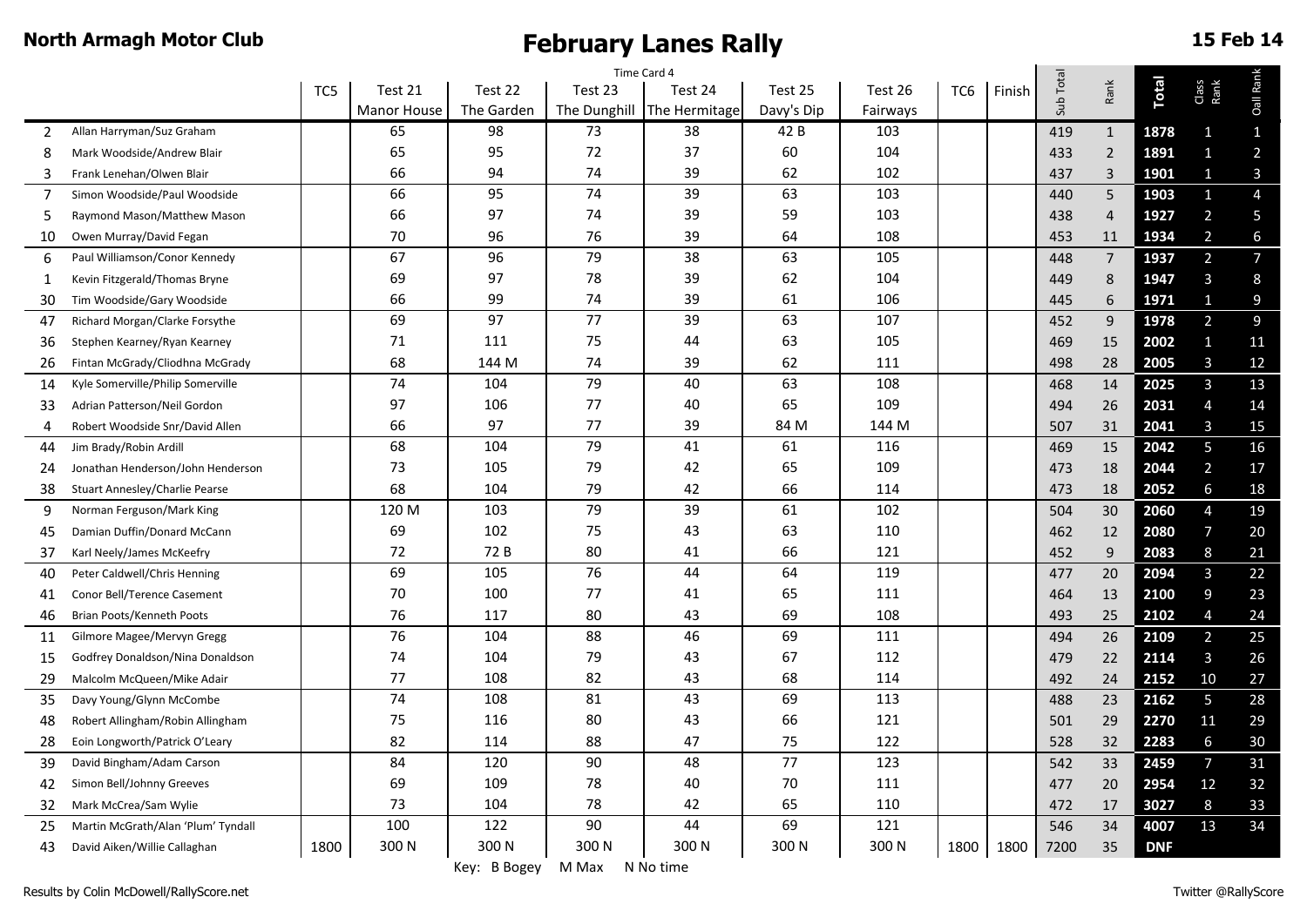|                 |                | Num Driver/Navigator               | Time Card 1 |                 | Time Card 2 |                | Time Card 3 |                  |       | Time Card 4    |              |
|-----------------|----------------|------------------------------------|-------------|-----------------|-------------|----------------|-------------|------------------|-------|----------------|--------------|
| Pos             |                |                                    | Score       | Rank            | Score       | Rank           | Score       | Rank             | Score | Rank           | <b>Total</b> |
| 1               | $\overline{2}$ | Allan Harryman/Suz Graham          | 446         | $\overline{4}$  | 437         | $\overline{2}$ | 576         | 3                | 419   | $\mathbf{1}$   | 1878         |
| $\overline{2}$  | 8              | Mark Woodside/Andrew Blair         | 433         | $\overline{2}$  | 439         | $\overline{3}$ | 586         | 9                | 433   | $\overline{2}$ | 1891         |
| 3               | 3              | Frank Lenehan/Olwen Blair          | 463         | 11              | 434         | $\mathbf{1}$   | 567         | $\mathbf{1}$     | 437   | 3              | 1901         |
| $\overline{4}$  | 7              | Simon Woodside/Paul Woodside       | 432         | $\mathbf{1}$    | 456         | 12             | 575         | $\overline{2}$   | 440   | 5              | 1903         |
| 5               | 5              | Raymond Mason/Matthew Mason        | 458         | 10              | 446         | 5              | 585         | $\,8\,$          | 438   | $\overline{4}$ | 1927         |
| 6               | 10             | Owen Murray/David Fegan            | 444         | $\overline{3}$  | 453         | 11             | 584         | 6                | 453   | 11             | 1934         |
| $7\overline{ }$ | 6              | Paul Williamson/Conor Kennedy      | 450         | 8               | 446         | 5              | 593         | 13               | 448   | $\overline{7}$ | 1937         |
| 8               | $\mathbf{1}$   | Kevin Fitzgerald/Thomas Bryne      | 453         | $9\,$           | 451         | 9              | 594         | 15               | 449   | 8              | 1947         |
| 9               | 30             | Tim Woodside/Gary Woodside         | 503         | 21              | 446         | 5              | 577         | $\sqrt{4}$       | 445   | 6              | 1971         |
| 10              | 47             | Richard Morgan/Clarke Forsythe     | 503         | 21              | 444         | $\overline{4}$ | 579         | 5                | 452   | 9              | 1978         |
| 11              | 36             | Stephen Kearney/Ryan Kearney       | 479         | 13              | 462         | 14             | 592         | 10               | 469   | 15             | 2002         |
| 12              | 26             | Fintan McGrady/Cliodhna McGrady    | 447         | 5               | 476         | 19             | 584         | $\boldsymbol{6}$ | 498   | 28             | 2005         |
| 13              | 14             | Kyle Somerville/Philip Somerville  | 469         | 12              | 472         | 17             | 616         | 21               | 468   | 14             | 2025         |
| 14              | 33             | Adrian Patterson/Neil Gordon       | 498         | 19              | 447         | 8              | 592         | 10               | 494   | 26             | 2031         |
| 15              | $\overline{4}$ | Robert Woodside Snr/David Allen    | 447         | 5               | 495         | 24             | 592         | 10               | 507   | 31             | 2041         |
| 16              | 44             | Jim Brady/Robin Ardill             | 507         | 24              | 470         | 16             | 596         | 16               | 469   | 15             | 2042         |
| 17              | 24             | Jonathan Henderson/John Henderson  | 509         | 26              | 469         | 15             | 593         | 13               | 473   | 18             | 2044         |
| 18              | 38             | Stuart Annesley/Charlie Pearse     | 488         | 16              | 483         | 22             | 608         | 18               | 473   | 18             | 2052         |
| 19              | 9              | Norman Ferguson/Mark King          | 448         | $7\overline{ }$ | 500         | 26             | 608         | 18               | 504   | 30             | 2060         |
| 20              | 45             | Damian Duffin/Donard McCann        | 517         | 28              | 479         | 20             | 622         | 24               | 462   | 12             | 2080         |
| 21              | 37             | Karl Neely/James McKeefry          | 524         | 31              | 511         | 31             | 596         | 16               | 452   | 9              | 2083         |
| 22              | 40             | Peter Caldwell/Chris Henning       | 523         | 30              | 480         | 21             | 614         | 20               | 477   | 20             | 2094         |
| 23              | 41             | Conor Bell/Terence Casement        | 507         | 24              | 456         | 12             | 673         | 30               | 464   | 13             | 2100         |
| 24              | 46             | Brian Poots/Kenneth Poots          | 501         | 20              | 492         | 23             | 616         | 21               | 493   | 25             | 2102         |
| 25              | 11             | Gilmore Magee/Mervyn Gregg         | 526         | 32              | 472         | 17             | 617         | 23               | 494   | 26             | 2109         |
| 26              | 15             | Godfrey Donaldson/Nina Donaldson   | 484         | 14              | 509         | 30             | 642         | 27               | 479   | 22             | 2114         |
| 27              | 29             | Malcolm McQueen/Mike Adair         | 516         | 27              | 516         | 32             | 628         | 25               | 492   | 24             | 2152         |
| 28              | 35             | Davy Young/Glynn McCombe           | 504         | 23              | 498         | 25             | 672         | 29               | 488   | 23             | 2162         |
| 29              | 48             | Robert Allingham/Robin Allingham   | 598         | 34              | 504         | 27             | 667         | 28               | 501   | 29             | 2270         |
| 30              | 28             | Eoin Longworth/Patrick O'Leary     | 550         | 33              | 529         | 33             | 676         | 31               | 528   | 32             | 2283         |
| 31              | 39             | David Bingham/Adam Carson          | 602         | 35              | 580         | 34             | 735         | 32               | 542   | 33             | 2459         |
| 32              | 42             | Simon Bell/Johnny Greeves          | 489         | 17              | 452         | 10             | 1536        | 34               | 477   | 20             | 2954         |
| 33              | 32             | Mark McCrea/Sam Wylie              | 518         | 29              | 506         | 28             | 1531        | 33               | 472   | 17             | 3027         |
| 34              | 25             | Martin McGrath/Alan 'Plum' Tyndall | 487         | 15              | 508         | 29             | 2466        | 35               | 546   | 34             | 4007         |
|                 | 43             | David Aiken/Willie Callaghan       | 496         | 18              | 3600        | 35             | 641         | 26               | 9000  | 35             | <b>DNF</b>   |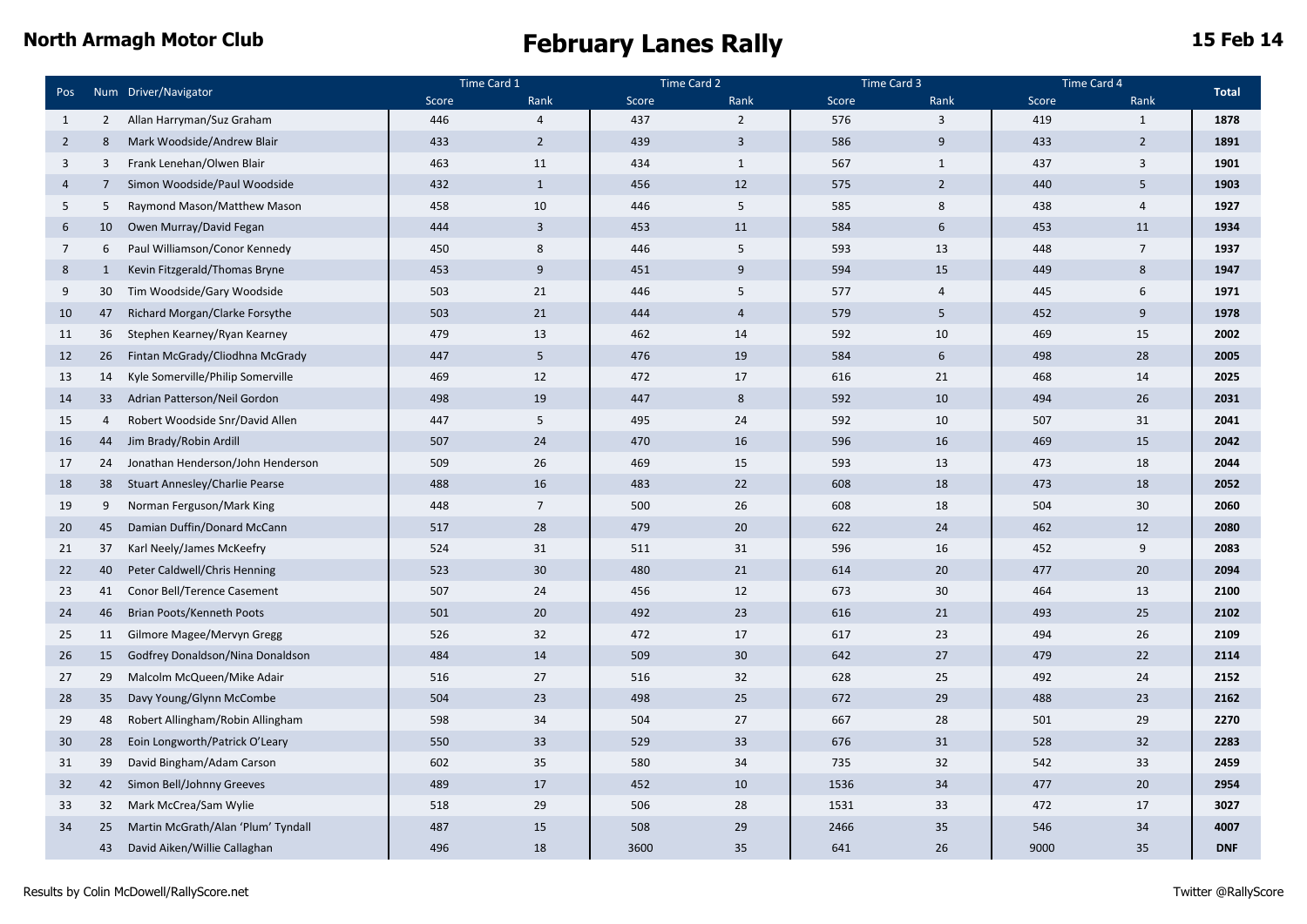|                 |                |                                       | Time Card 1 |                | Time Card 2 |                | Time Card 3 |                | Time Card 4 |                |              |
|-----------------|----------------|---------------------------------------|-------------|----------------|-------------|----------------|-------------|----------------|-------------|----------------|--------------|
| Pos             |                | Num Driver/Navigator                  | Score       | Rank           | Score       | Rank           | Score       | Rank           | Score       | Rank           | <b>Total</b> |
| 1               | 2              | Allan Harryman/Suz Graham             | 446         | $\overline{4}$ | 883         | $\overline{2}$ | 1459        | $\overline{2}$ | 1878        | 1              | 1878         |
| $\overline{2}$  | 8              | Mark Woodside/Andrew Blair            | 433         | $\overline{2}$ | 872         | $\mathbf{1}$   | 1458        | $\mathbf{1}$   | 1891        | $\overline{2}$ | 1891         |
| $\overline{3}$  | 3              | Frank Lenehan/Olwen Blair             | 463         | 11             | 897         | 5              | 1464        | $\overline{4}$ | 1901        | $\overline{3}$ | 1901         |
| $\overline{4}$  | $\overline{7}$ | Simon Woodside/Paul Woodside          | 432         | $\mathbf{1}$   | 888         | $\overline{3}$ | 1463        | 3              | 1903        | $\overline{4}$ | 1903         |
| 5               | 5              | Raymond Mason/Matthew Mason           | 458         | 10             | 904         | $\overline{7}$ | 1489        | 6              | 1927        | 5              | 1927         |
| 6               | 10             | Owen Murray/David Fegan               | 444         | $\overline{3}$ | 897         | 5              | 1481        | 5              | 1934        | 6              | 1934         |
| $7\overline{ }$ | 6              | Paul Williamson/Conor Kennedy         | 450         | 8              | 896         | $\overline{A}$ | 1489        | 6              | 1937        | $\overline{7}$ | 1937         |
| 8               | 1              | Kevin Fitzgerald/Thomas Bryne         | 453         | 9              | 904         | $\overline{7}$ | 1498        | 8              | 1947        | 8              | 1947         |
| 9               | 30             | Tim Woodside/Gary Woodside            | 503         | 21             | 949         | 17             | 1526        | 10             | 1971        | 9              | 1971         |
| 10              | 47             | Richard Morgan/Clarke Forsythe        | 503         | 21             | 947         | 15             | 1526        | 10             | 1978        | 10             | 1978         |
| 11              | 36             | Stephen Kearney/Ryan Kearney          | 479         | 13             | 941         | 10             | 1533        | 12             | 2002        | 11             | 2002         |
| 12              | 26             | Fintan McGrady/Cliodhna McGrady       | 447         | 5              | 923         | 9              | 1507        | 9              | 2005        | 12             | 2005         |
| 13              | 14             | Kyle Somerville/Philip Somerville     | 469         | 12             | 941         | 10             | 1557        | 16             | 2025        | 13             | 2025         |
| 14              | 33             | Adrian Patterson/Neil Gordon          | 498         | 19             | 945         | 14             | 1537        | 14             | 2031        | 14             | 2031         |
| 15              | $\overline{4}$ | Robert Woodside Snr/David Allen       | 447         | 5              | 942         | 13             | 1534        | 13             | 2041        | 15             | 2041         |
| 16              | 44             | Jim Brady/Robin Ardill                | 507         | 24             | 977         | 20             | 1573        | 18             | 2042        | 16             | 2042         |
| 17              | 24             | Jonathan Henderson/John Henderson     | 509         | 26             | 978         | 21             | 1571        | 17             | 2044        | 17             | 2044         |
| 18              | 38             | <b>Stuart Annesley/Charlie Pearse</b> | 488         | 16             | 971         | 19             | 1579        | 19             | 2052        | 18             | 2052         |
| 19              | 9              | Norman Ferguson/Mark King             | 448         | $\overline{7}$ | 948         | 16             | 1556        | 15             | 2060        | 19             | 2060         |
| 20              | 45             | Damian Duffin/Donard McCann           | 517         | 28             | 996         | 25             | 1618        | 23             | 2080        | 20             | 2080         |
| 21              | 37             | Karl Neely/James McKeefry             | 524         | 31             | 1035        | 31             | 1631        | 24             | 2083        | 21             | 2083         |
| 22              | 40             | Peter Caldwell/Chris Henning          | 523         | 30             | 1003        | 28             | 1617        | 22             | 2094        | 22             | 2094         |
| 23              | 41             | Conor Bell/Terence Casement           | 507         | 24             | 963         | 18             | 1636        | 26             | 2100        | 23             | 2100         |
| 24              | 46             | Brian Poots/Kenneth Poots             | 501         | 20             | 993         | 22             | 1609        | 20             | 2102        | 24             | 2102         |
| 25              | 11             | Gilmore Magee/Mervyn Gregg            | 526         | 32             | 998         | 26             | 1615        | 21             | 2109        | 25             | 2109         |
| 26              | 15             | Godfrey Donaldson/Nina Donaldson      | 484         | 14             | 993         | 22             | 1635        | 25             | 2114        | 26             | 2114         |
| 27              | 29             | Malcolm McQueen/Mike Adair            | 516         | 27             | 1032        | 30             | 1660        | 27             | 2152        | 27             | 2152         |
| 28              | 35             | Davy Young/Glynn McCombe              | 504         | 23             | 1002        | 27             | 1674        | 28             | 2162        | 28             | 2162         |
| 29              | 48             | Robert Allingham/Robin Allingham      | 598         | 34             | 1102        | 33             | 1769        | 30             | 2270        | 29             | 2270         |
| 30              | 28             | Eoin Longworth/Patrick O'Leary        | 550         | 33             | 1079        | 32             | 1755        | 29             | 2283        | 30             | 2283         |
| 31              | 39             | David Bingham/Adam Carson             | 602         | 35             | 1182        | 34             | 1917        | 31             | 2459        | 31             | 2459         |
| 32              | 42             | Simon Bell/Johnny Greeves             | 489         | 17             | 941         | 10             | 2477        | 32             | 2954        | 32             | 2954         |
| 33              | 32             | Mark McCrea/Sam Wylie                 | 518         | 29             | 1024        | 29             | 2555        | 33             | 3027        | 33             | 3027         |
| 34              | 25             | Martin McGrath/Alan 'Plum' Tyndall    | 487         | 15             | 995         | 24             | 3461        | 34             | 4007        | 34             | 4007         |
|                 | 43             | David Aiken/Willie Callaghan          | 496         | 18             | 4096        | 35             | 4737        | 35             | 13737       | 35             | <b>DNF</b>   |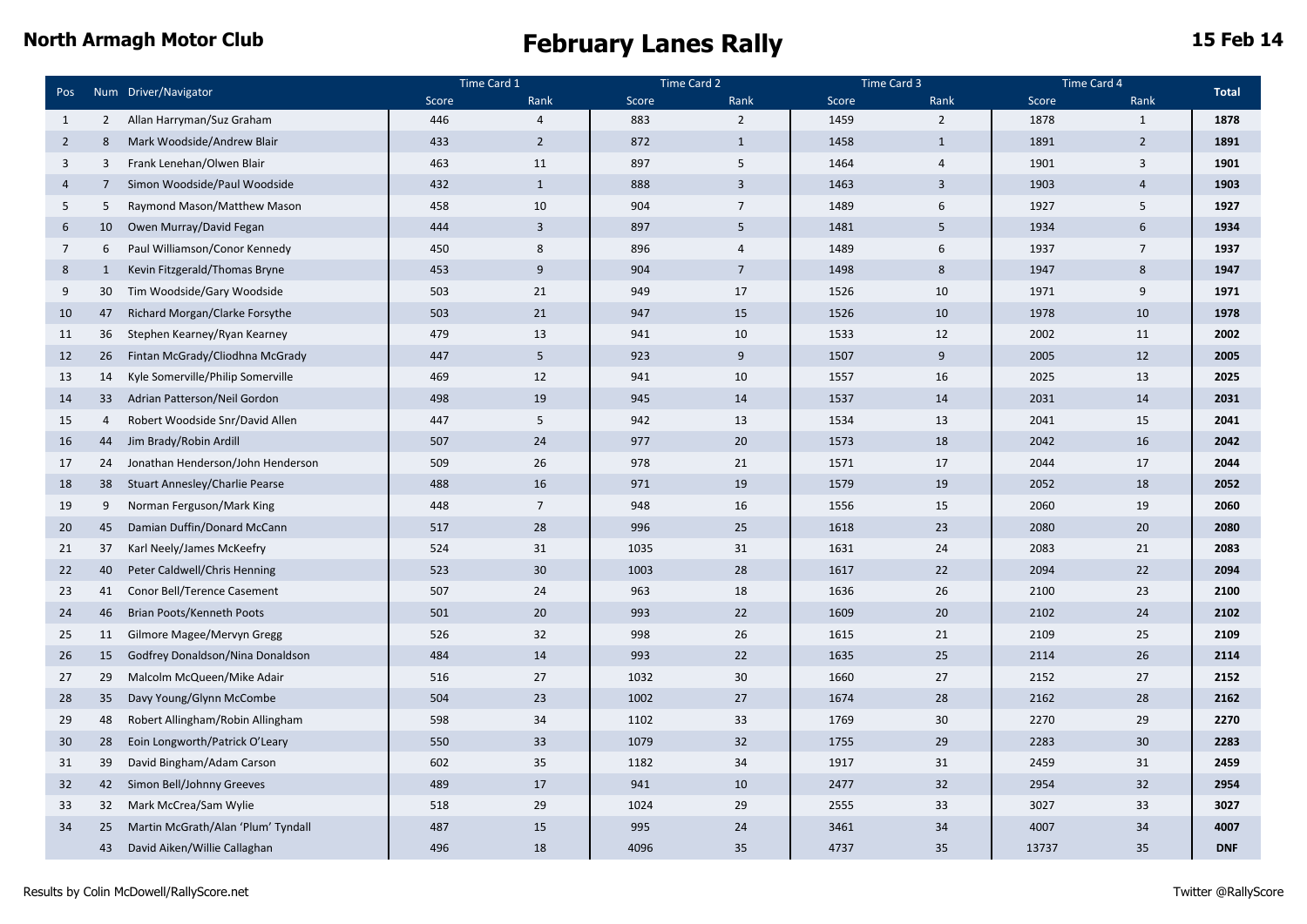|                | <b>Test 1: Manor House</b>      |    |
|----------------|---------------------------------|----|
| $\mathbf{1}$   | Mark Woodside/Andrew Blair      | 65 |
| $\overline{2}$ | Allan Harryman/Suz Graham       | 66 |
| 3              | Robert Woodside Snr/David Allen | 67 |
| 3              | Raymond Mason/Matthew Mason     | 67 |
| 3              | Paul Williamson/Conor Kennedy   | 67 |
| 3              | Simon Woodside/Paul Woodside    | 67 |
| 7              | Frank Lenehan/Olwen Blair       | 68 |
| $\overline{7}$ | Tim Woodside/Gary Woodside      | 68 |
| q              | Kevin Fitzgerald/Thomas Bryne   | 69 |
| 10             | David Aiken/Willie Callaghan    | 70 |
|                |                                 |    |

| <b>Test 2: The Garden</b> |                                    |     |  |  |  |  |  |  |  |  |
|---------------------------|------------------------------------|-----|--|--|--|--|--|--|--|--|
| 1                         | Martin McGrath/Alan 'Plum' Tyndall | 72  |  |  |  |  |  |  |  |  |
| $\overline{2}$            | Fintan McGrady/Cliodhna McGrady    | 82  |  |  |  |  |  |  |  |  |
| 3                         | Mark Woodside/Andrew Blair         | 92  |  |  |  |  |  |  |  |  |
| 3                         | Norman Ferguson/Mark King          | 92  |  |  |  |  |  |  |  |  |
| 5                         | Simon Woodside/Paul Woodside       | 94  |  |  |  |  |  |  |  |  |
| 6                         | Frank Lenehan/Olwen Blair          | 95  |  |  |  |  |  |  |  |  |
| $\overline{7}$            | Kevin Fitzgerald/Thomas Bryne      | 96  |  |  |  |  |  |  |  |  |
| 7                         | Paul Williamson/Conor Kennedy      | 96  |  |  |  |  |  |  |  |  |
| q                         | Robert Woodside Snr/David Allen    | 97  |  |  |  |  |  |  |  |  |
| 10                        | Kyle Somerville/Philip Somerville  | 100 |  |  |  |  |  |  |  |  |

|    | Test 1: Manor House             |    |    | Test 2: The Garden                 |     |    | Test 3: The Dunghill            |    | Test 4: The Hermitage           |    |
|----|---------------------------------|----|----|------------------------------------|-----|----|---------------------------------|----|---------------------------------|----|
|    | Mark Woodside/Andrew Blair      | 65 |    | Martin McGrath/Alan 'Plum' Tyndall | 72  |    | Owen Murray/David Fegan         | 61 | Simon Woodside/Paul Woodside    | 30 |
|    | Allan Harryman/Suz Graham       | 66 |    | Fintan McGrady/Cliodhna McGrady    | 82  |    | Allan Harryman/Suz Graham       | 74 | Mark Woodside/Andrew Blair      | 38 |
|    | Robert Woodside Snr/David Allen | 67 |    | Mark Woodside/Andrew Blair         | 92  |    | Frank Lenehan/Olwen Blair       | 74 | Kevin Fitzgerald/Thomas Bryne   | 39 |
|    | Raymond Mason/Matthew Mason     | 67 |    | Norman Ferguson/Mark King          | 92  |    | Mark Woodside/Andrew Blair      | 74 | Allan Harryman/Suz Graham       | 39 |
|    | Paul Williamson/Conor Kennedy   | 67 |    | Simon Woodside/Paul Woodside       | 94  |    | Simon Woodside/Paul Woodside    | 75 | Frank Lenehan/Olwen Blair       | 39 |
|    | Simon Woodside/Paul Woodside    | 67 |    | Frank Lenehan/Olwen Blair          | 95  | 6  | Paul Williamson/Conor Kennedy   | 77 | Raymond Mason/Matthew Mason     | 39 |
|    | Frank Lenehan/Olwen Blair       | 68 |    | Kevin Fitzgerald/Thomas Bryne      | 96  | b  | Richard Morgan/Clarke Forsythe  | 77 | Paul Williamson/Conor Kennedy   | 39 |
|    | Tim Woodside/Gary Woodside      | 68 |    | Paul Williamson/Conor Kennedy      | 96  | 8  | Robert Woodside Snr/David Allen | 78 | Robert Woodside Snr/David Allen | 40 |
|    | Kevin Fitzgerald/Thomas Bryne   | 69 |    | Robert Woodside Snr/David Allen    | 97  | 8  | Norman Ferguson/Mark King       | 78 | Tim Woodside/Gary Woodside      | 40 |
| 10 | David Aiken/Willie Callaghan    | 70 | 10 | Kyle Somerville/Philip Somerville  | 100 | 10 | Fintan McGrady/Cliodhna McGrady | 79 | Richard Morgan/Clarke Forsythe  | 40 |
|    |                                 |    |    |                                    |     |    | Damian Duffin/Donard McCann     | 79 |                                 |    |
|    |                                 |    |    |                                    |     |    |                                 |    |                                 |    |

|              | Test 4: The Hermitage           |    |
|--------------|---------------------------------|----|
| $\mathbf{1}$ | Simon Woodside/Paul Woodside    | 30 |
| 2            | Mark Woodside/Andrew Blair      | 38 |
| 3            | Kevin Fitzgerald/Thomas Bryne   | 39 |
| 3            | Allan Harryman/Suz Graham       | 39 |
| 3            | Frank Lenehan/Olwen Blair       | 39 |
| 3            | Raymond Mason/Matthew Mason     | 39 |
| 3            | Paul Williamson/Conor Kennedy   | 39 |
| 8            | Robert Woodside Snr/David Allen | 40 |
| 8            | Tim Woodside/Gary Woodside      | 40 |
| 8            | Richard Morgan/Clarke Forsythe  | 40 |
|              |                                 |    |

|                | Test 5: Davy's Dip              |           |
|----------------|---------------------------------|-----------|
| $\mathbf{1}$   | Allan Harryman/Suz Graham       | <b>59</b> |
| $\overline{2}$ | Robert Woodside Snr/David Allen | 60        |
| 2              | Paul Williamson/Conor Kennedy   | 60        |
| $\overline{2}$ | Mark Woodside/Andrew Blair      | 60        |
| 2              | Norman Ferguson/Mark King       | 60        |
| 6              | Kevin Fitzgerald/Thomas Bryne   | 61        |
| 6              | Frank Lenehan/Olwen Blair       | 61        |
| 6              | Simon Woodside/Paul Woodside    | 61        |
| 6              | Jim Brady/Robin Ardill          | 61        |
| 6              | Richard Morgan/Clarke Forsythe  | 61        |
|                |                                 |           |

| Test 5: Davy's Dip              |    |                | Test 6: Fairways                  |     |                | Test 7: Manor House             |    |  | Test 8: The Garden              |    |
|---------------------------------|----|----------------|-----------------------------------|-----|----------------|---------------------------------|----|--|---------------------------------|----|
| Allan Harryman/Suz Graham       | 59 |                | Norman Ferguson/Mark King         | 102 |                | Allan Harryman/Suz Graham       | 64 |  | Norman Ferguson/Mark King       | 91 |
| Robert Woodside Snr/David Allen | 60 | $\overline{2}$ | Kevin Fitzgerald/Thomas Bryne     | 103 |                | Richard Morgan/Clarke Forsythe  | 64 |  | Frank Lenehan/Olwen Blair       | 92 |
| Paul Williamson/Conor Kennedy   | 60 |                | Allan Harryman/Suz Graham         | 104 |                | Simon Woodside/Paul Woodside    | 65 |  | Simon Woodside/Paul Woodside    | 92 |
| Mark Woodside/Andrew Blair      | 60 | 3              | Mark Woodside/Andrew Blair        | 104 | $\overline{4}$ | Raymond Mason/Matthew Mason     | 66 |  | Raymond Mason/Matthew Mason     | 93 |
| Norman Ferguson/Mark King       | 60 |                | Owen Murray/David Fegan           | 104 |                | Conor Bell/Terence Casement     | 66 |  | Paul Williamson/Conor Kennedy   | 93 |
| Kevin Fitzgerald/Thomas Bryne   | 61 | 6              | Robert Woodside Snr/David Allen   | 105 | 6              | Frank Lenehan/Olwen Blair       | 67 |  | Mark Woodside/Andrew Blair      | 93 |
| Frank Lenehan/Olwen Blair       | 61 | b              | Raymond Mason/Matthew Mason       | 105 | 6              | Fintan McGrady/Cliodhna McGrady | 67 |  | Robert Woodside Snr/David Allen | 94 |
| Simon Woodside/Paul Woodside    | 61 | 6              | Simon Woodside/Paul Woodside      | 105 | 6              | Tim Woodside/Gary Woodside      | 67 |  | Richard Morgan/Clarke Forsythe  | 94 |
| Jim Brady/Robin Ardill          | 61 |                | Adrian Patterson/Neil Gordon      | 108 | 6              | Adrian Patterson/Neil Gordon    | 67 |  | Conor Bell/Terence Casement     | 95 |
| Richard Morgan/Clarke Forsythe  | 61 | 10             | Kyle Somerville/Philip Somerville | 110 | 6              | Simon Bell/Johnny Greeves       | 67 |  | Simon Bell/Johnny Greeves       | 95 |
|                                 |    | 10             | Godfrey Donaldson/Nina Donaldson  | 110 |                |                                 |    |  |                                 |    |
|                                 |    | 10             | Fintan McGrady/Cliodhna McGrady   | 110 |                |                                 |    |  |                                 |    |
|                                 |    | 10             | Mark McCrea/Sam Wylie             | 110 |                |                                 |    |  |                                 |    |
|                                 |    | 10             | Davy Young/Glynn McCombe          | 110 |                |                                 |    |  |                                 |    |
|                                 |    | 10             | Stephen Kearney/Ryan Kearney      | 110 |                |                                 |    |  |                                 |    |
|                                 |    |                |                                   |     |                |                                 |    |  |                                 |    |

| Test 5: Davy's Dip              |    | Test 6: Fairways                  |     |   | Test 7: Manor House             |    |  | Test 8: The Garden              |    |
|---------------------------------|----|-----------------------------------|-----|---|---------------------------------|----|--|---------------------------------|----|
| Allan Harryman/Suz Graham       | 59 | Norman Ferguson/Mark King         | 102 |   | Allan Harryman/Suz Graham       | 64 |  | Norman Ferguson/Mark King       | 91 |
| Robert Woodside Snr/David Allen | 60 | Kevin Fitzgerald/Thomas Bryne     | 103 |   | Richard Morgan/Clarke Forsythe  | 64 |  | Frank Lenehan/Olwen Blair       | 92 |
| Paul Williamson/Conor Kennedy   | 60 | Allan Harryman/Suz Graham         | 104 |   | Simon Woodside/Paul Woodside    | 65 |  | Simon Woodside/Paul Woodside    | 92 |
| Mark Woodside/Andrew Blair      | 60 | Mark Woodside/Andrew Blair        | 104 |   | Raymond Mason/Matthew Mason     | 66 |  | Raymond Mason/Matthew Mason     | 93 |
| Norman Ferguson/Mark King       | 60 | Owen Murray/David Fegan           | 104 |   | Conor Bell/Terence Casement     | 66 |  | Paul Williamson/Conor Kennedy   | 93 |
| Kevin Fitzgerald/Thomas Bryne   | 61 | Robert Woodside Snr/David Allen   | 105 |   | Frank Lenehan/Olwen Blair       | 67 |  | Mark Woodside/Andrew Blair      | 93 |
| Frank Lenehan/Olwen Blair       | 61 | Raymond Mason/Matthew Mason       | 105 |   | Fintan McGrady/Cliodhna McGrady | 67 |  | Robert Woodside Snr/David Allen | 94 |
| Simon Woodside/Paul Woodside    | 61 | Simon Woodside/Paul Woodside      | 105 | 6 | Tim Woodside/Gary Woodside      | 67 |  | Richard Morgan/Clarke Forsythe  | 94 |
| Jim Brady/Robin Ardill          | 61 | Adrian Patterson/Neil Gordon      | 108 |   | Adrian Patterson/Neil Gordon    | 67 |  | Conor Bell/Terence Casement     | 95 |
| Richard Morgan/Clarke Forsythe  | 61 | Kyle Somerville/Philip Somerville | 110 |   | Simon Bell/Johnny Greeves       | 67 |  | Simon Bell/Johnny Greeves       | 95 |

|                | <b>Test 8: The Garden</b>       |    |
|----------------|---------------------------------|----|
| $\mathbf{1}$   | Norman Ferguson/Mark King       | 91 |
| $\overline{2}$ | Frank Lenehan/Olwen Blair       | 92 |
| $\overline{2}$ | Simon Woodside/Paul Woodside    | 92 |
| 4              | Raymond Mason/Matthew Mason     | 93 |
| 4              | Paul Williamson/Conor Kennedy   | 93 |
| 4              | Mark Woodside/Andrew Blair      | 93 |
| 7              | Robert Woodside Snr/David Allen | 94 |
| 7              | Richard Morgan/Clarke Forsythe  | 94 |
| 9              | Conor Bell/Terence Casement     | 95 |
| q              | Simon Bell/Johnny Greeves       | 95 |

|                | Test 9: The Dunghill                  |    |
|----------------|---------------------------------------|----|
| $\mathbf{1}$   | <b>Stuart Annesley/Charlie Pearse</b> | 72 |
| $\overline{2}$ | Allan Harryman/Suz Graham             | 73 |
| 2              | Frank Lenehan/Olwen Blair             | 73 |
| $\overline{2}$ | Tim Woodside/Gary Woodside            | 73 |
| 2              | Richard Morgan/Clarke Forsythe        | 73 |
| 6              | Kevin Fitzgerald/Thomas Bryne         | 74 |
| 6              | Simon Woodside/Paul Woodside          | 74 |
| 8              | Robert Woodside Snr/David Allen       | 75 |
| 8              | Adrian Patterson/Neil Gordon          | 75 |
| 8              | Simon Bell/Johnny Greeves             | 75 |
|                |                                       |    |

|              | Test 10: The Hermitage         |    |
|--------------|--------------------------------|----|
| $\mathbf{1}$ | Mark Woodside/Andrew Blair     | 37 |
| $\mathbf{1}$ | Tim Woodside/Gary Woodside     | 37 |
| 3            | Kevin Fitzgerald/Thomas Bryne  | 38 |
| 3            | Paul Williamson/Conor Kennedy  | 38 |
| 5            | Allan Harryman/Suz Graham      | 39 |
| 5            | Frank Lenehan/Olwen Blair      | 39 |
| 5            | Norman Ferguson/Mark King      | 39 |
| 5            | Owen Murray/David Fegan        | 39 |
| 5            | Adrian Patterson/Neil Gordon   | 39 |
| 5            | Stephen Kearney/Ryan Kearney   | 39 |
| 5            | Richard Morgan/Clarke Forsythe | 39 |

| Test 9: The Dunghill            |    | Test 10: The Hermitage        |    | Test 11: Davy's Dip                   |    |  | Test 12: Fairways               |     |
|---------------------------------|----|-------------------------------|----|---------------------------------------|----|--|---------------------------------|-----|
| Stuart Annesley/Charlie Pearse  | 72 | Mark Woodside/Andrew Blair    | 37 | Mark Woodside/Andrew Blair            | 59 |  | Norman Ferguson/Mark King       | 100 |
| Allan Harryman/Suz Graham       | 73 | Tim Woodside/Gary Woodside    | 37 | Tim Woodside/Gary Woodside            | 59 |  | Frank Lenehan/Olwen Blair       | 102 |
| Frank Lenehan/Olwen Blair       | 73 | Kevin Fitzgerald/Thomas Bryne | 38 | Jim Brady/Robin Ardill                | 59 |  | Raymond Mason/Matthew Mason     | 103 |
| Tim Woodside/Gary Woodside      | 73 | Paul Williamson/Conor Kennedy | 38 | N No time<br>M Max<br>B Bogey<br>Kev: | 60 |  | Simon Woodside/Paul Woodside    | 103 |
| Richard Morgan/Clarke Forsythe  | 73 | Allan Harryman/Suz Graham     | 39 | Robert Woodside Snr/David Allen       | 60 |  | Mark Woodside/Andrew Blair      | 104 |
| Kevin Fitzgerald/Thomas Bryne   | 74 | Frank Lenehan/Olwen Blair     | 39 | Richard Morgan/Clarke Forsythe        | 60 |  | Owen Murray/David Fegan         | 104 |
| Simon Woodside/Paul Woodside    | 74 | Norman Ferguson/Mark King     | 39 | Frank Lenehan/Olwen Blair             | 61 |  | Allan Harryman/Suz Graham       | 105 |
| Robert Woodside Snr/David Allen | 75 | Owen Murray/David Fegan       | 39 | Raymond Mason/Matthew Mason           | 61 |  | Conor Bell/Terence Casement     | 105 |
| Adrian Patterson/Neil Gordon    | 75 | Adrian Patterson/Neil Gordon  | 39 | Paul Williamson/Conor Kennedy         | 61 |  | Robert Woodside Snr/David Allen | 106 |
| Simon Bell/Johnny Greeves       | 75 | Stephen Kearney/Ryan Kearney  | 39 | Adrian Patterson/Neil Gordon          | 61 |  | Stephen Kearney/Ryan Kearney    | 106 |
|                                 |    |                               |    |                                       |    |  |                                 |     |

|                          | Test 12: Fairways               |     |
|--------------------------|---------------------------------|-----|
| $\mathbf{1}$             | Norman Ferguson/Mark King       | 100 |
| $\overline{\phantom{0}}$ | Frank Lenehan/Olwen Blair       | 102 |
| 3                        | Raymond Mason/Matthew Mason     | 103 |
| 3                        | Simon Woodside/Paul Woodside    | 103 |
| 5                        | Mark Woodside/Andrew Blair      | 104 |
| 5                        | Owen Murray/David Fegan         | 104 |
| 7                        | Allan Harryman/Suz Graham       | 105 |
| 7                        | Conor Bell/Terence Casement     | 105 |
| 9                        | Robert Woodside Snr/David Allen | 106 |
| 9                        | Stephen Kearney/Ryan Kearney    | 106 |
|                          |                                 |     |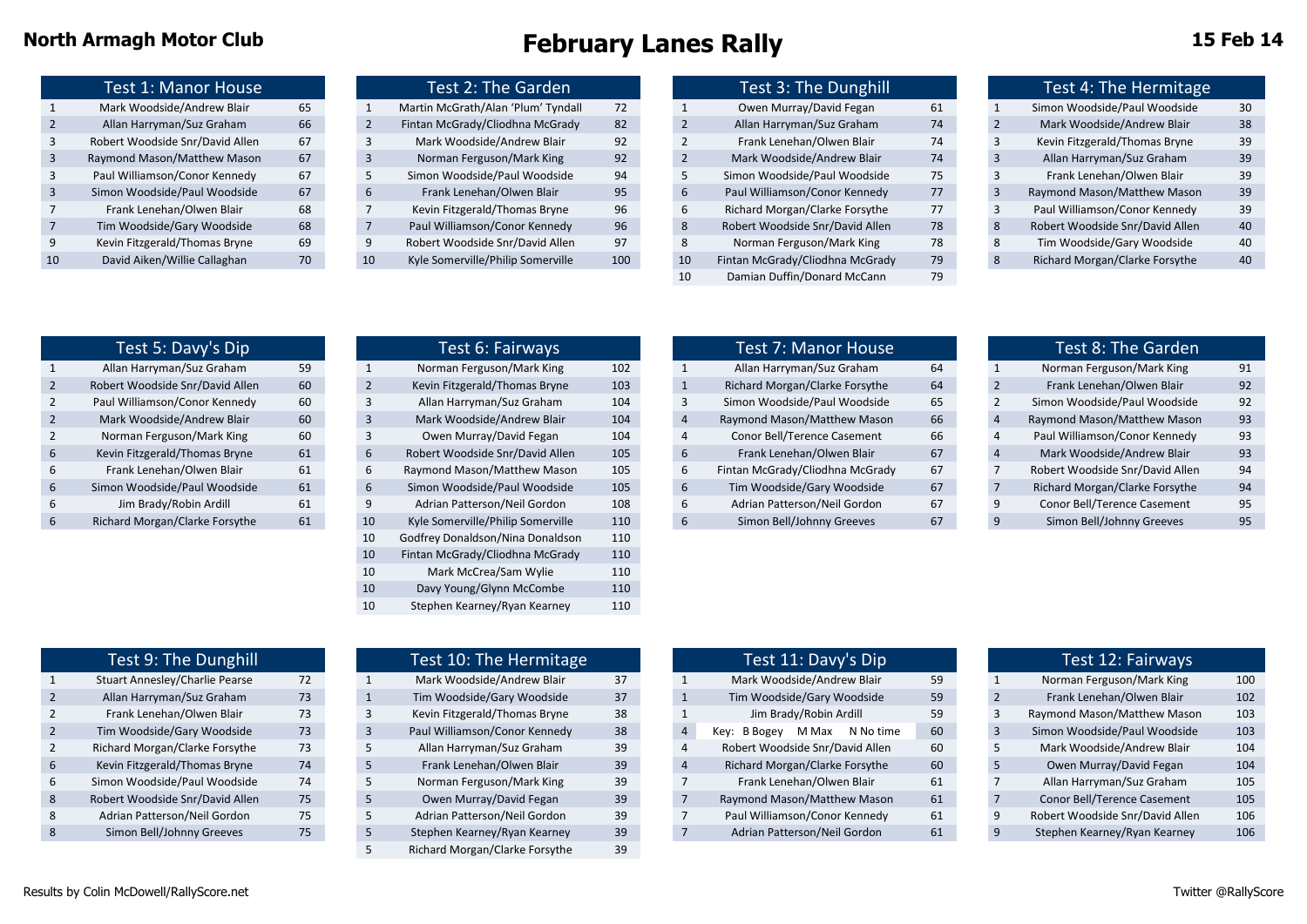|               | Test 13: Moneypenny               |    |
|---------------|-----------------------------------|----|
| $\mathbf{1}$  | Karl Neely/James McKeefry         | 66 |
| $\mathcal{P}$ | Allan Harryman/Suz Graham         | 94 |
| ς             | Frank Lenehan/Olwen Blair         | 95 |
| 3             | Tim Woodside/Gary Woodside        | 95 |
| $\mathbf{a}$  | Richard Morgan/Clarke Forsythe    | 95 |
| 6             | Kevin Fitzgerald/Thomas Bryne     | 96 |
| 6             | Jonathan Henderson/John Henderson | 96 |
| 8             | Fintan McGrady/Cliodhna McGrady   | 97 |
| 8             | Conor Bell/Terence Casement       | 97 |
| 10            | Simon Woodside/Paul Woodside      | 98 |
|               |                                   |    |

|               | Test 14: Castle Dillon          |    |
|---------------|---------------------------------|----|
| $\mathbf{1}$  | Richard Morgan/Clarke Forsythe  | 59 |
| 2             | Frank Lenehan/Olwen Blair       | 60 |
| $\mathcal{P}$ | Raymond Mason/Matthew Mason     | 60 |
| 2             | Tim Woodside/Gary Woodside      | 60 |
| 5             | Simon Woodside/Paul Woodside    | 61 |
| 5             | Mark Woodside/Andrew Blair      | 61 |
| 5             | Adrian Patterson/Neil Gordon    | 61 |
| $\mathbf{8}$  | Fintan McGrady/Cliodhna McGrady | 62 |
| 8             | Peter Caldwell/Chris Henning    | 62 |
| 8             | Simon Bell/Johnny Greeves       | 62 |

| Test 16: Mullaghbane                                  |
|-------------------------------------------------------|
| Allan Harryman/Suz Graham<br>97                       |
| Fintan McGrady/Cliodhna McGrady<br>98                 |
| Kevin Fitzgerald/Thomas Bryne<br>99                   |
| 99<br>Frank Lenehan/Olwen Blair<br>3                  |
| Paul Williamson/Conor Kennedy<br>101                  |
| Tim Woodside/Gary Woodside<br>101                     |
| Peter Caldwell/Chris Henning<br>101                   |
| Robert Woodside Snr/David Allen<br>102                |
| Simon Woodside/Paul Woodside<br>102                   |
| Richard Morgan/Clarke Forsythe<br>102<br>$\mathbf{8}$ |
|                                                       |
|                                                       |
|                                                       |
|                                                       |
|                                                       |
|                                                       |
|                                                       |

| Test 16: Mullaghbane            |     |
|---------------------------------|-----|
| Allan Harryman/Suz Graham       | 97  |
| Fintan McGrady/Cliodhna McGrady | 98  |
| Kevin Fitzgerald/Thomas Bryne   | 99  |
| Frank Lenehan/Olwen Blair       | 99  |
| Paul Williamson/Conor Kennedy   | 101 |
| Tim Woodside/Gary Woodside      | 101 |
| Peter Caldwell/Chris Henning    | 101 |
| Robert Woodside Snr/David Allen | 102 |

|                | Test 17: Moneypenny            |                |
|----------------|--------------------------------|----------------|
| $\mathbf{1}$   | Tim Woodside/Gary Woodside     | 8s             |
| $\overline{2}$ | Frank Lenehan/Olwen Blair      | 91             |
| 2              | Norman Ferguson/Mark King      | 91             |
| 4              | Raymond Mason/Matthew Mason    | 92             |
| 4              | Mark Woodside/Andrew Blair     | 92             |
| $\overline{4}$ | Richard Morgan/Clarke Forsythe | 92             |
| 7              | Allan Harryman/Suz Graham      | 9 <sup>2</sup> |
| 8              | Paul Williamson/Conor Kennedy  | 94             |
| 8              | Simon Woodside/Paul Woodside   | 94             |
| 8              | Adrian Patterson/Neil Gordon   | 94             |
| 8              | Jim Brady/Robin Ardill         | 94             |
|                |                                |                |

|   | Test 18: Castle Dillon         |    |
|---|--------------------------------|----|
| 1 | Simon Woodside/Paul Woodside   | 57 |
| 2 | Frank Lenehan/Olwen Blair      | 58 |
| 2 | Mark Woodside/Andrew Blair     | 58 |
| 2 | Richard Morgan/Clarke Forsythe | 58 |
| 5 | Allan Harryman/Suz Graham      | 59 |
| 5 | Norman Ferguson/Mark King      | 59 |
| 5 | Tim Woodside/Gary Woodside     | 59 |
| 5 | Mark McCrea/Sam Wylie          | 59 |
| 5 | Adrian Patterson/Neil Gordon   | 59 |
| 5 | Stephen Kearney/Ryan Kearney   | 59 |
|   |                                |    |

| Test 17: Moneypenny |                                |    |   | Test 18: Castle Dillon         |    |   | Test 19: The Byre                 |    |  | Test 20: Mullaghbane            |    |
|---------------------|--------------------------------|----|---|--------------------------------|----|---|-----------------------------------|----|--|---------------------------------|----|
|                     | Tim Woodside/Gary Woodside     | 89 |   | Simon Woodside/Paul Woodside   | 57 |   | Raymond Mason/Matthew Mason       | 33 |  | Owen Murray/David Fegan         | 84 |
|                     | Frank Lenehan/Olwen Blair      | 91 |   | Frank Lenehan/Olwen Blair      | 58 |   | Simon Woodside/Paul Woodside      | 33 |  | Simon Woodside/Paul Woodside    | 95 |
|                     | Norman Ferguson/Mark King      | 91 |   | Mark Woodside/Andrew Blair     | 58 |   | Allan Harryman/Suz Graham         | 34 |  | Frank Lenehan/Olwen Blair       | 96 |
|                     | Raymond Mason/Matthew Mason    | 92 |   | Richard Morgan/Clarke Forsythe | 58 |   | Frank Lenehan/Olwen Blair         | 34 |  | Mark Woodside/Andrew Blair      | 97 |
|                     | Mark Woodside/Andrew Blair     | 92 |   | Allan Harryman/Suz Graham      | 59 |   | Norman Ferguson/Mark King         | 34 |  | Fintan McGrady/Cliodhna McGrady | 97 |
|                     | Richard Morgan/Clarke Forsythe | 92 | 5 | Norman Ferguson/Mark King      | 59 |   | Jonathan Henderson/John Henderson | 34 |  | Tim Woodside/Gary Woodside      | 97 |
|                     | Allan Harryman/Suz Graham      | 93 |   | Tim Woodside/Gary Woodside     | 59 |   | Peter Caldwell/Chris Henning      | 34 |  | Raymond Mason/Matthew Mason     | 98 |
|                     | Paul Williamson/Conor Kennedy  | 94 |   | Mark McCrea/Sam Wylie          | 59 |   | Richard Morgan/Clarke Forsythe    | 34 |  | Kevin Fitzgerald/Thomas Bryne   | 99 |
|                     | Simon Woodside/Paul Woodside   | 94 |   | Adrian Patterson/Neil Gordon   | 59 |   | Paul Williamson/Conor Kennedy     | 35 |  | Allan Harryman/Suz Graham       | 99 |
|                     | Adrian Patterson/Neil Gordon   | 94 |   | Stephen Kearney/Ryan Kearney   | 59 | 9 | Mark Woodside/Andrew Blair        | 35 |  | Adrian Patterson/Neil Gordon    | 99 |
|                     | Jim Brady/Robin Ardill         | 94 |   |                                |    |   | Owen Murray/David Fegan           | 35 |  | Stephen Kearney/Ryan Kearney    | 99 |
|                     |                                |    |   |                                |    |   | Fintan McGrady/Cliodhna McGrady   | 35 |  | Stuart Annesley/Charlie Pearse  | 99 |
|                     |                                |    |   |                                |    |   | Stephen Kearney/Ryan Kearney      | 35 |  | Jim Brady/Robin Ardill          | 99 |
|                     |                                |    |   |                                |    |   | Conor Bell/Terence Casement       | 35 |  | Richard Morgan/Clarke Forsythe  | 99 |

|                | Test 19: The Byre                 |    |                | Test 20: Mullaghbane            |    |
|----------------|-----------------------------------|----|----------------|---------------------------------|----|
| $\overline{1}$ | Raymond Mason/Matthew Mason       | 33 | $\mathbf{1}$   | Owen Murray/David Fegan         | 84 |
| $\overline{1}$ | Simon Woodside/Paul Woodside      | 33 | $\overline{2}$ | Simon Woodside/Paul Woodside    | 95 |
| 3              | Allan Harryman/Suz Graham         | 34 | 3              | Frank Lenehan/Olwen Blair       | 96 |
| 3              | Frank Lenehan/Olwen Blair         | 34 | $\overline{4}$ | Mark Woodside/Andrew Blair      | 97 |
| 3              | Norman Ferguson/Mark King         | 34 | $\overline{4}$ | Fintan McGrady/Cliodhna McGrady | 97 |
| 3              | Jonathan Henderson/John Henderson | 34 | $\overline{4}$ | Tim Woodside/Gary Woodside      | 97 |
| 3              | Peter Caldwell/Chris Henning      | 34 | 7              | Raymond Mason/Matthew Mason     | 98 |
| 3              | Richard Morgan/Clarke Forsythe    | 34 | 8              | Kevin Fitzgerald/Thomas Bryne   | 99 |
| 9              | Paul Williamson/Conor Kennedy     | 35 | 8              | Allan Harryman/Suz Graham       | 99 |
| 9              | Mark Woodside/Andrew Blair        | 35 | 8              | Adrian Patterson/Neil Gordon    | 99 |
| 9              | Owen Murray/David Fegan           | 35 | 8              | Stephen Kearney/Ryan Kearney    | 99 |
| 9              | Fintan McGrady/Cliodhna McGrady   | 35 | 8              | Stuart Annesley/Charlie Pearse  | 99 |
| 9              | Stephen Kearney/Ryan Kearney      | 35 | 8              | Jim Brady/Robin Ardill          | 99 |
| 9              | Conor Bell/Terence Casement       | 35 | 8              | Richard Morgan/Clarke Forsythe  | 99 |
|                |                                   |    |                |                                 |    |